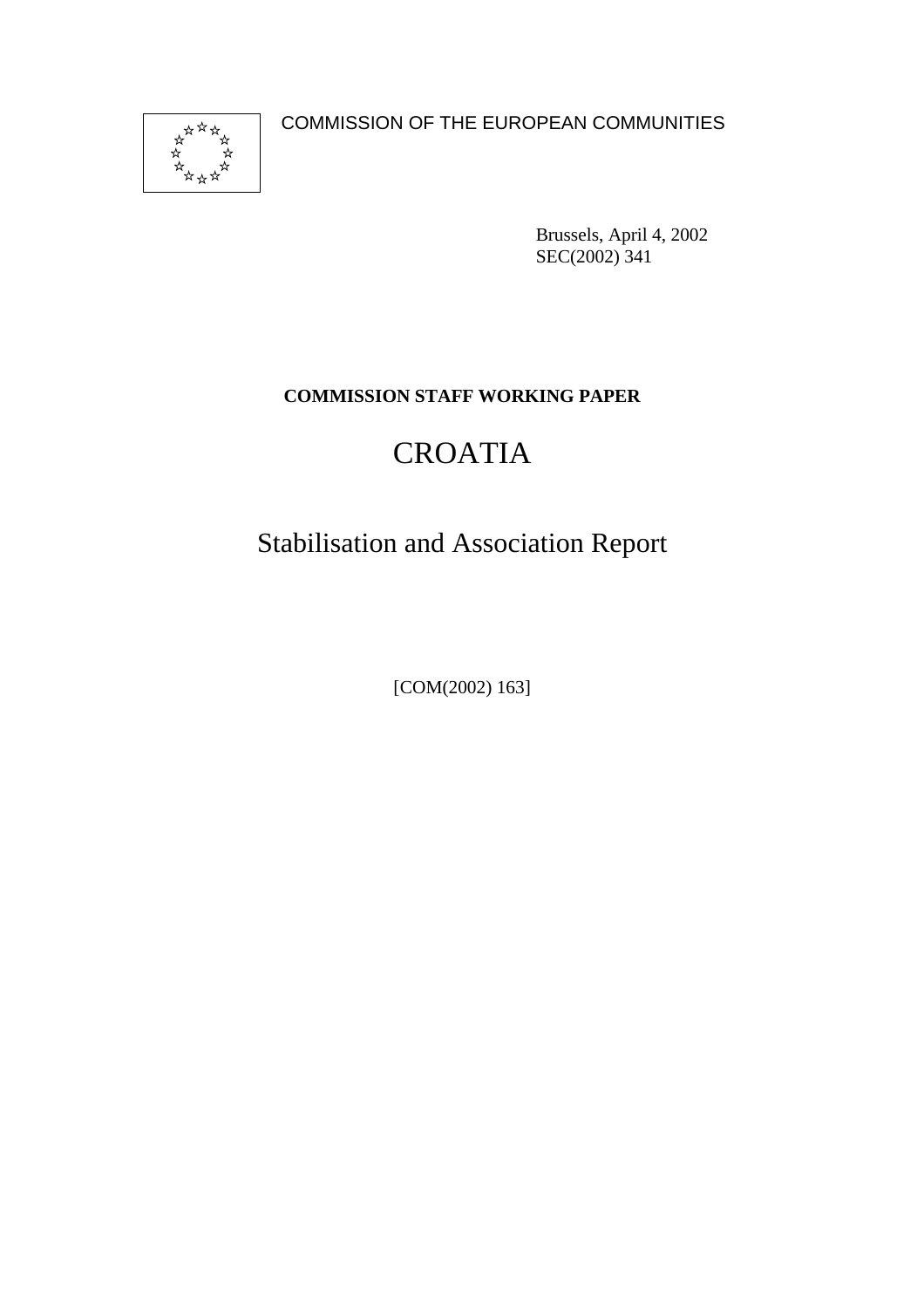## **CROATIA**

# **Stabilisation and Association Report**

## **TABLE OF CONTENTS**

| 1.             |                                         |                                                              |  |
|----------------|-----------------------------------------|--------------------------------------------------------------|--|
| 2.             |                                         |                                                              |  |
|                | 2.1.                                    |                                                              |  |
|                | 2.2.                                    |                                                              |  |
|                | 2.3.                                    |                                                              |  |
|                | 2.4.                                    |                                                              |  |
| <b>3.</b>      |                                         |                                                              |  |
|                | 3.1.                                    |                                                              |  |
|                | 3.2.                                    | Existence of a Free-market Economy and Structural Reforms 15 |  |
|                | 3.3.                                    |                                                              |  |
|                | 3.4.                                    | Priority Areas Needing Attention in the Next 12 Months  17   |  |
| $\mathbf{4}$ . | IMPLEMENTATION OF THE STABILISATION AND |                                                              |  |
|                | 4.1.                                    |                                                              |  |
|                | 4.2.                                    |                                                              |  |
|                | 4.3.                                    |                                                              |  |
|                | 4.4.                                    |                                                              |  |
|                | 4.5.                                    |                                                              |  |
| 5.             |                                         |                                                              |  |
| 6.             |                                         |                                                              |  |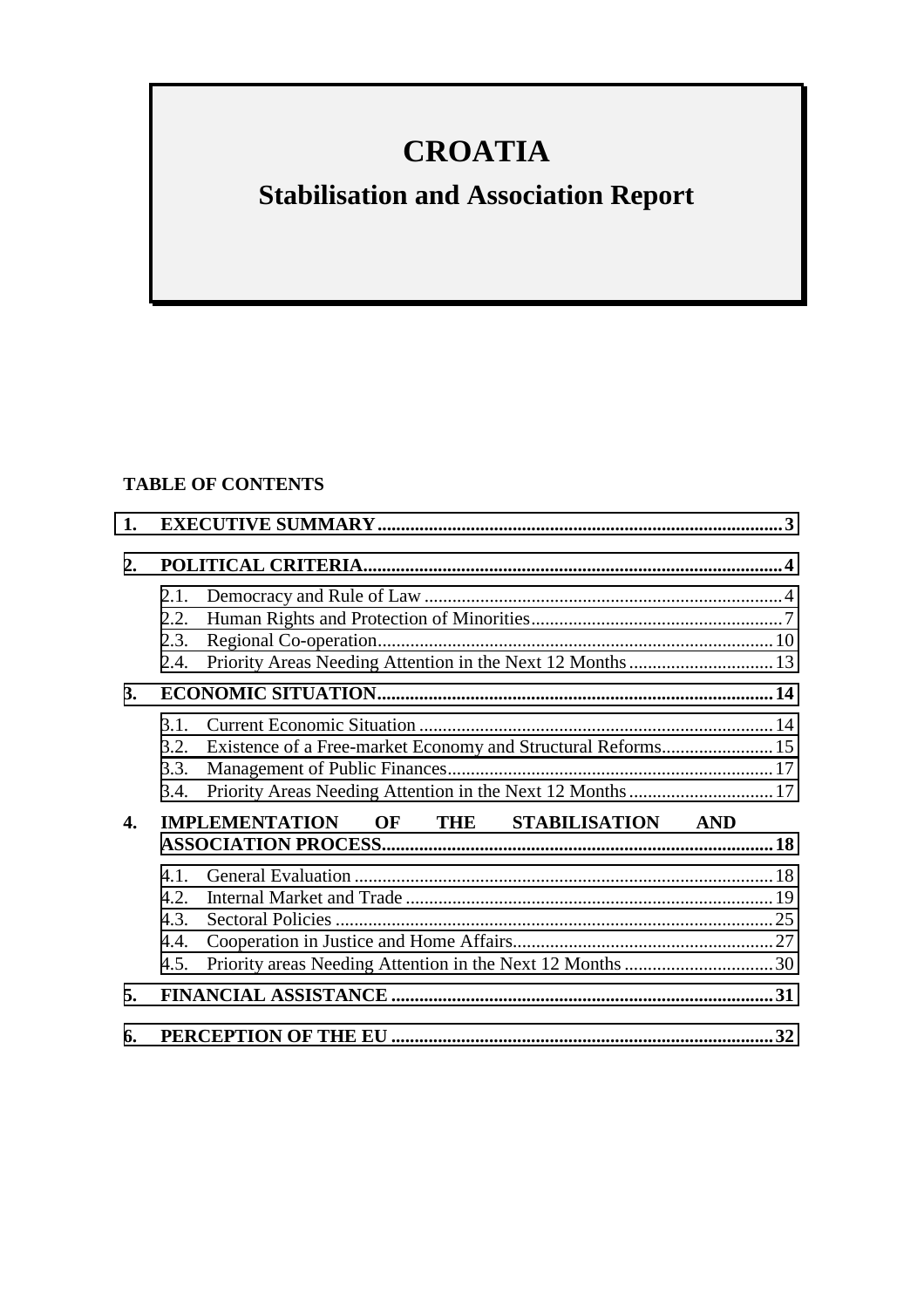#### <span id="page-2-0"></span>**1. EXECUTIVE SUMMARY**

The political environment in Croatia changed radically with the advent of the new leadership early in 2000. The new Government has shown determination in its efforts to establish a fully fledged democracy and to develop a culture of respect for the rule of law. This and the steps taken so far have ended Croatia's political and economic isolation, leading to a rapid improvement of bilateral relations between Croatia and the European Union.

The Government now faces two main challenges: to consolidate democracy to underpin long-term political and social stability; and to implement a comprehensive programme of structural reforms to achieve political and economic transition. Success will require the commitment and active participation of all parts of the public administration. Civil society, too, will need to play a more effective role.

There has been a sea change in the approach of the current Government in the areas of democratisation, respect for human rights including minority rights and compliance with obligations under the Peace agreements. Considerable progress has been made. However, the most far-reaching potential threat to the achievement of economic, political and social reform is the continuing weaknesses of the judiciary and the resulting problems in law enforcement. Nationalistic pressures continue to have some impact on the pace of reform. This is particularly true for the return process, and de facto integration of the Serb minority. They have also been a factor in the handling of co-operation with ICTY. In addition, nationalistic pressures affect the attitude of the Government to increased regional co-operation. While at the bilateral, practical, level there have been important steps forward, there is a persistent tendency to over-politicise and over-estimate the impact of and intentions behind regional initiatives. Croatia needs finally to overcome regional and historical frictions and take a more open approach to addressing outstanding political questions with its neighbours.

Macroeconomic indicators show that the state of the economy is improving. The Government has begun the process of economic and structural reform. This is proceeding at a slower pace than expected, but tangible results are expected within the medium-term and already in the course of 2002. High unemployment remains a main concern.

The signature of the Stabilisation and Association Agreement (SAA) was an indicator of the steadily improving relationship between Croatia and the European Union. The credibility of Croatia's aspirations to become a candidate for EU membership depends in the first instance on how successfully it implements the SAA, which offers a clear route to bringing the country closer to European standards. The Agreement has had an immediate and concrete impact on the domestic reform programme. For instance, the Government is making serious efforts to establish the necessary legislative framework. However, the implementation of adopted legislation remains a major challenge and the administration needs to look at its own capacity to implement the reforms and address the deficits it finds. Although the Government appears to appreciate this, it continues to focus too much on the headline political objectives of Croatia's European policy rather than on the enormous effort that moving closer to European standards requires.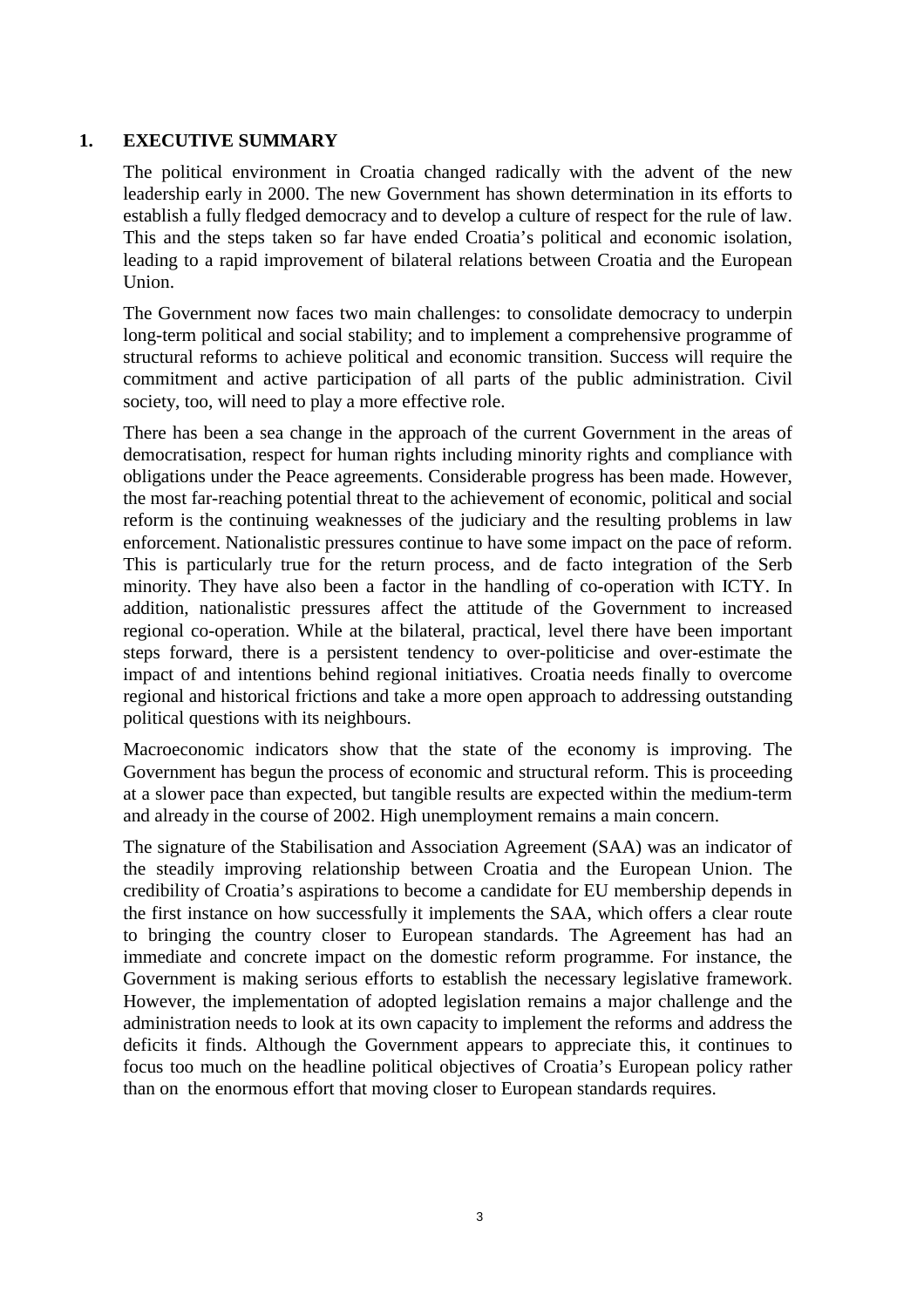## <span id="page-3-0"></span>**2. POLITICAL CRITERIA**

### **2.1. Democracy and Rule of Law**

*Croatia is advancing steadily in the transition process. Overall the country is reasonably stable. A radical change of attitude of the new leadership and substantial progress in adjusting the legislative framework have contributed to a strengthening of the democratic environment and ensured a general respect for the rule of law. The Government is consistent in its efforts to implement a challenging reform agenda and to tackle the remaining shortcomings in order to meet the EU political and economic conditions. However, the pace of reform falters at times as a result of a lack of cohesion within the ruling coalition.*

*Democratic institutions work well on the whole. However, political dialogue between the government and the opposition remains difficult. Tendencies to radicalism remain in some of the opposition parties but do not meet with enough public support to be considered as a threat to stability.*

*The judiciary remains an area of particular concern, suffering from serious organisational problems, inefficiency of procedures, a lack of expertise and long delays in the conclusion of cases. Radical reforms are needed but no substantial progress has been made. This weakness directly impacts on implementation of the rule of law which remains problematic and uneven.*

*There are still problems in the return process, with the treatment and successful integration of Serb returnees continuing to cause concern.*

#### *2.1.1. Assessment of democratic institutions and attitudes to the state*

**Constitution.** The revision of the Constitution in November 2000 moved Croatia from a semi-presidential system, which gave rise to abuses in the past, to a full parliamentary system. This has resulted in a positive reshaping of the relationship and the balance of power between the President, the Parliament and the Government.

Parliament. Parliament functions smoothly, and the abolition of the Upper House of Parliament has made a positive impact on the legislative process*.* In 2001 Parliament adopted more than 200 legislative acts, most of them by urgent procedure.

The Croatian Democratic Union (HDZ), the party of former president Tuđjman, is the main opposition party and seems to have registered a relative rise in popularity over the last months. However, HDZ has not transformed itself into a true democratic party and a part of it has never clearly distanced itself from radical nationalism. The relationship between the ruling coalition and the opposition remains tense and based on confrontation.

The Governmental and Presidential political lines, in particular on co-operation with the International Criminal Tribunal for former Yugoslavia (ICTY), prosecution of alleged war criminals and regional co-operation, face harsh criticism from some radical nationalist groups. Despite occasional spectacular protests (e.g. road blockades by war veteran associations and mass demonstrations), such right-wing extremism has remained confined to marginal groups and has not presented a serious threat of destabilisation.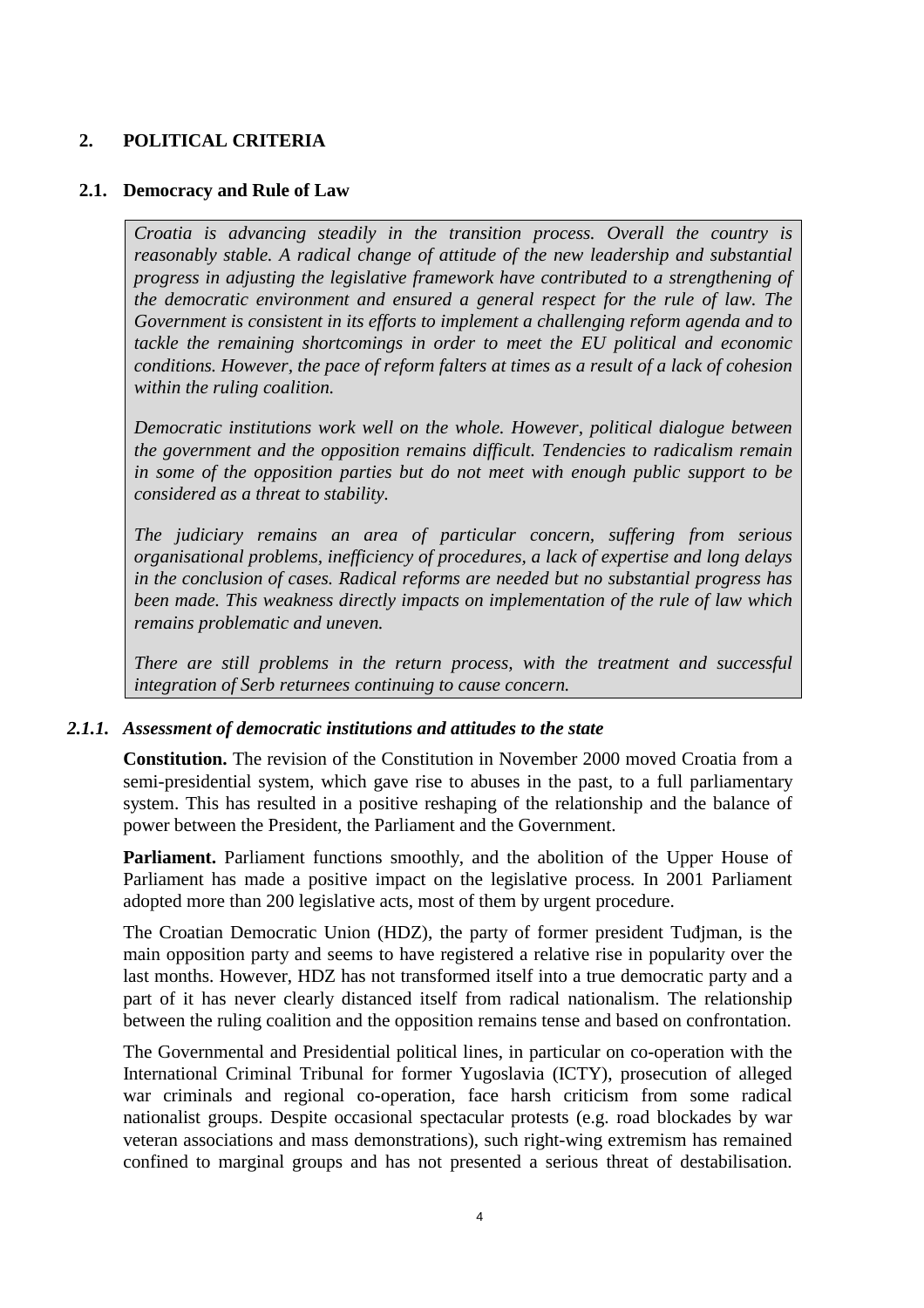Public opinion seems much less interested than previously in nationalistic considerations and propaganda*.*

Local elections in May 2001 were held in a transparent and democratic environment and their organisation respected international standards. The elections showed a clear loss of interest, if not disillusion, by the public, as the low turnout (45%) showed. This is particularly problematic given the need for strong public backing of the reform plan if Croatia's transition is to be successful. The growing public discontent, which has resulted in an increasing loss of popularity by the Government, seems mainly due to the difficult economic situation, to the social impact of ongoing unpopular reforms and to the slowness in solving problems inherited from the previous Government. The Government plans another reform of the electoral legislation (the last reform having been at the end of 1999) and a new draft law is expected to be presented to Parliament in Spring 2002. The main objectives are to abolish the vote of the Croatian "diaspora" and find a more equitable system of proportional representation, including for minorities. There seems to be general consensus on the need to abolish the specific vote of the "diaspora", although there is support for a mechanism to allow Croatian citizens living abroad to be represented. The number of seats to be reserved for national minorities remains controversial.

**Executive.** Croatia has been governed by a five-party centre-left coalition since the Istrian Democratic Congress (IDS) left the Government in June 2001. The ruling coalition has a comfortable majority, with 88 out of 151 seats, although it does not have the 2/3 majority required for some of the outstanding legislative reforms. However, the heterogeneous profile and different interests of the various parties forming the ruling coalition lead to long internal negotiations on various issues, which has contributed to the slowing down of the reform agenda. In addition, the coalition has continued to experience some difficulties of internal cohesion, with differences between the main partners on major political issues occasionally leading to serious tension. The decision of July 2001 to confirm full co-operation with ICTY and hand over indicted Generals led to open conflicts and resulted in a Government crisis. The Government eventually emerged strengthened after surviving a vote of confidence by an overwhelming majority, and since then has appeared to be strong enough to keep the coalition together. The leaders of the different parties have publicly reaffirmed their loyalty to the present coalition, refusing to consider, for the time being, other possible options which would result in early elections. Although internal party affairs of the different coalition members could still affect government stability in the near future, the overall political situation should remain stable in the medium term. The recent government reshuffle should not lead to any major policy changes, neither to any particular instability.

The Government has started a process of decentralisation which will permit a fundamental reorganisation of the overall political system, strengthening **local government**. New legislation on local government, on the whole compliant with the different Council of Europe standards, entered into force on 1 July 2001. It provides for some devolution of powers to local self-government units, notably granting them greater powers in education, health and welfare. Another positive step was the nomination of heads of the new administrative offices at the county level, which removed state administrative responsibility from county prefects avoiding possible conflicts of interests experienced in the past. However, the activities of local authorities are still hampered by scarce financial resources and the fact that local authorities depend on central authorities for their finances, through an equalisation fund.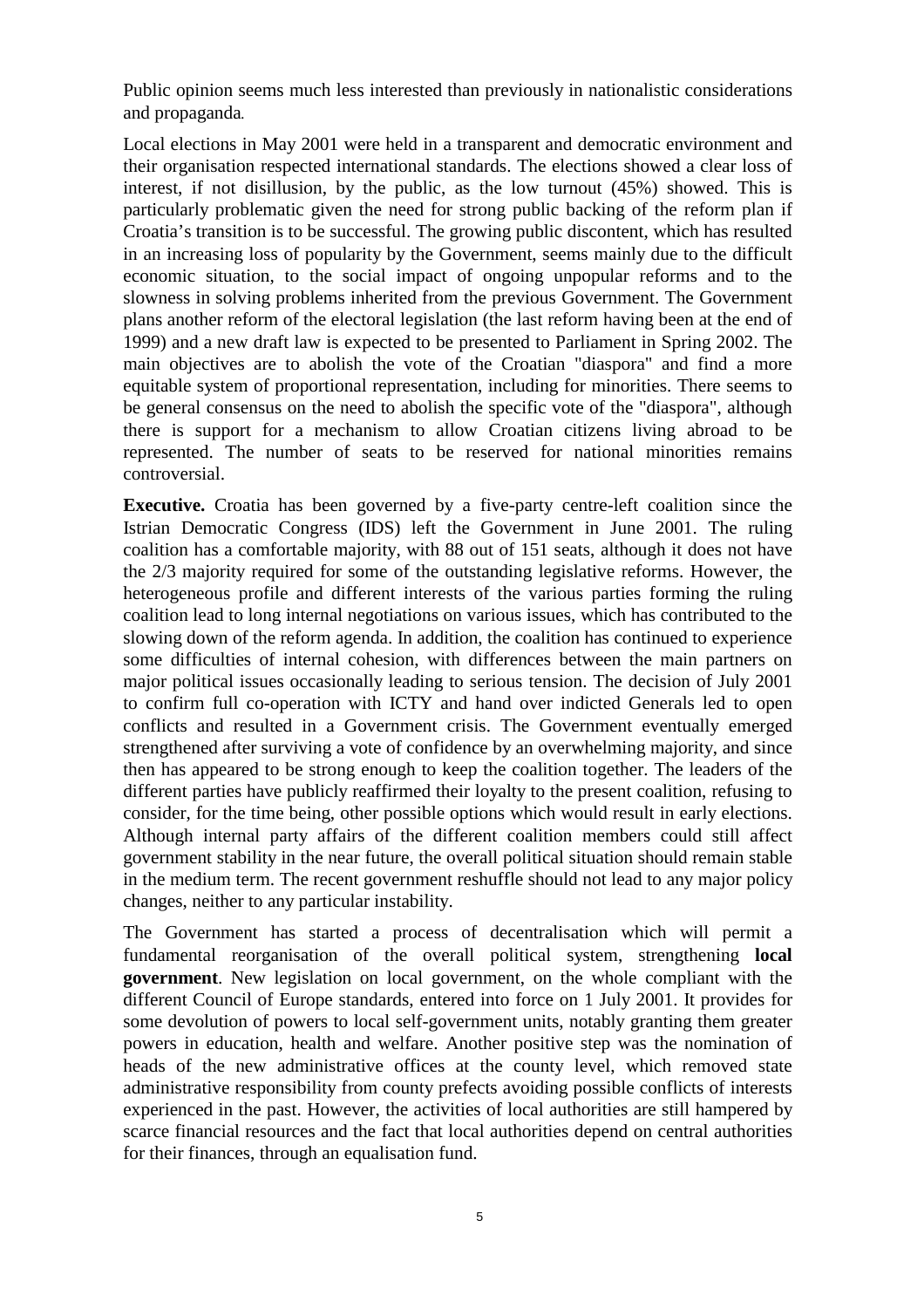**Civil society.** Civil society has since 2000 operated in a generally tolerant environment but its role, in social and political terms, has been limited. The official number of civil society organisations in Croatia is high (around 16,000). However, the majority of these are devoted to sports and culture and the number of NGOs active in the social sphere and having national coverage and impact does not exceed 300. These active NGOs exist on relatively low membership levels, and as a body have diverse objectives, both of which facts hamper their leverage and impact. The existing absence of NGOs from policy making and legislative processes as well as the lack of a tradition of co-operation between NGOs and the private sector, further weakens their viability.

In the current political circumstances, with comprehensive reforms underway, the country would benefit from increased co-operation between the different institutional players and representatives of civil society. NGOs could be a crucial means of raising awareness and encouraging a more pro-active attitude in the public.

#### *2.1.2. Assessment of the judiciary, law enforcement and respect for rule of law*

**Judiciary.** The judiciary remains one of the most problematic areas, while its importance in underpinning a stable democracy is central. A radical, and urgent, reform is therefore needed.

The independence of the judiciary has been strengthened, but there are still cases of political influence at local level. The machinery of justice continues to be rather unstable and disordered. The major problems are: a) a large inherited backlog of pending cases (some 1.200.000, mainly simple cases); b) a lack of suitably qualified staff (judges, prosecutors and other court personnel) and appropriate professional training; c) inefficiency of the existing administrative organisation, with a need to redefine the competence of the supreme court and rationalise court organisation; d) an inefficient allocation of the budgetary resources. Although there seems to be awareness and common understanding within the Croatian judiciary and administration about the main problems and challenges of reform, the bulk of the work remains to be done. The various reorganisations of the Ministry of Justice have not helped. Progress so far consists in initial measures, taken recently, to address the problem of backlog (setting criteria for prioritisation, increasing staff numbers, simplification of procedures, decriminalisation). The Government has also initiated a reform of the legislative framework.

**Police.** The police service in general performs professionally, and disciplinary proceedings are instituted against officers whose performance is unsatisfactory. According to OSCE police monitors in the field, the service responds quickly to incidents of civil disorder and major crime. However, in some war torn areas there have been cases where police officers appeared to be reluctant to investigate ethnically motivated incidents fully. Police reform is underway and the Ministry of Interior has shown willingness to work closely with international partners on management and reorganisation in order to separate police operations from political influence. Further efforts are needed to ensure the proportional representation of Serbs in the police in Eastern Slavonia, as agreed in the Erdut agreement.

**General Respect for the Rule of Law.** In terms of general respect for the rule of law, adequate law enforcement remains one of the major problems. There is a worrying tendency to fail to implement not only politically sensitive court decisions but also more generally. The challenge is to develop an efficient mechanism to ensure implementation of decisions.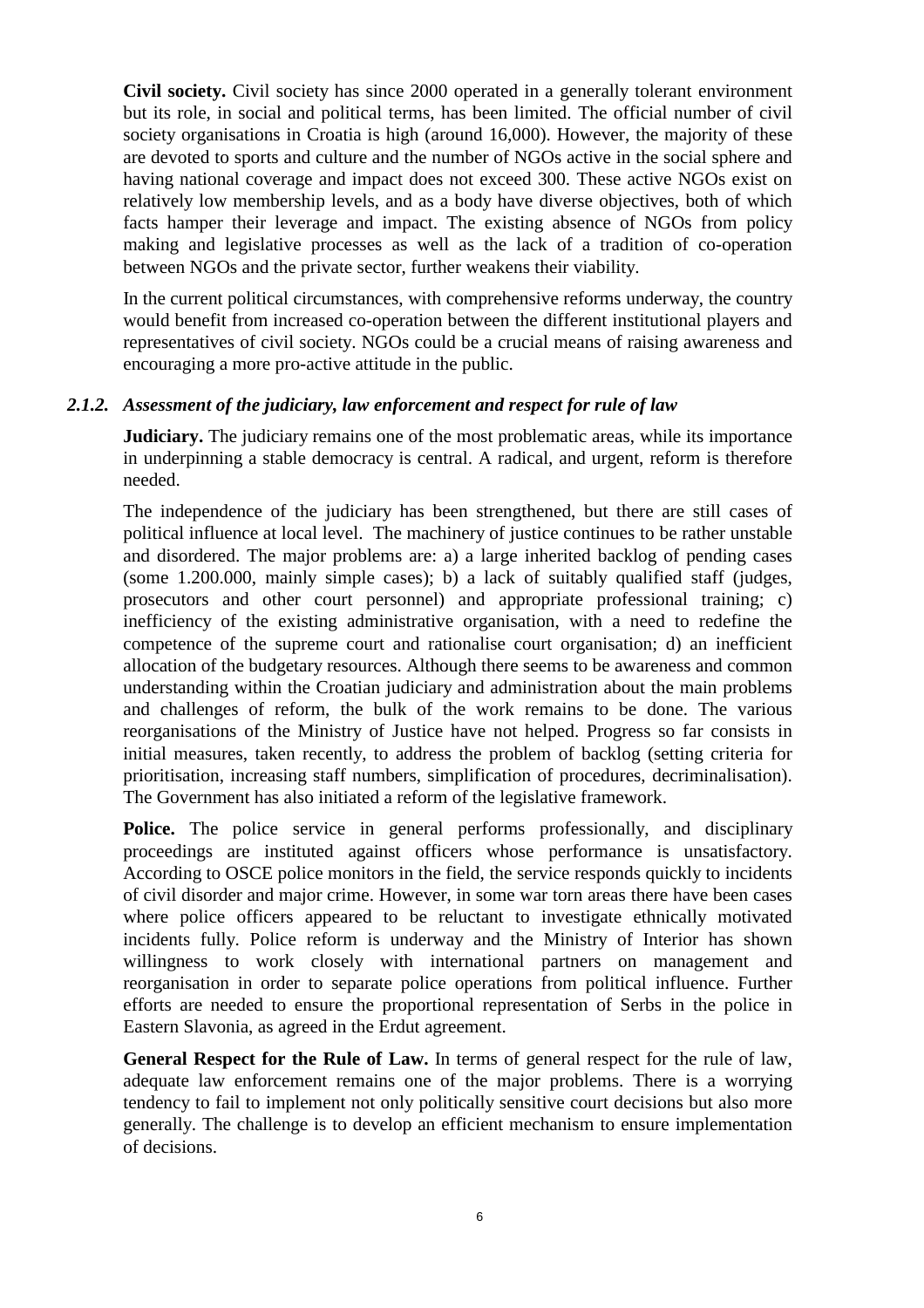<span id="page-6-0"></span>Positive developments can be noted in the area of war crimes, with the decision of the Croatian authorities to pursue a more determined policy of impartial prosecution, regardless of ethnicity. In August and September 2001 a number of proceedings were begun at domestic courts against ethnic Croats accused of war crimes in 1991 and during and after operation Storm. (*see also the para on co-operation with ICTY*).

Significant efforts have also been made to fight **corruption**, affecting to differing degrees all parts of the public administration. A specific action plan has recently been agreed. The plan aims to raise public awareness of the need to fight corruption, to increasingly involve civil society in the drafting of all legislation having an impact on corruption (conflict of interest issues, judiciary, public administration/local government reform, access to information, ethics in the private and public sector) and to train judges on codes of ethics.

#### **2.2. Human Rights and Protection of Minorities**

*Croatia's human rights record has improved substantially. Human rights and fundamental freedoms aligned to international standards are constitutionally guaranteed and generally respected. Progress has been made in the completion of the supporting legislative framework.*

*The Government has taken steps which have improved the treatment of minorities. Some legislation to strengthen minorities rights has been adopted, but further efforts are needed to complete the legislative reform and ensure its full implementation.*

*The refugee return process still has some way to go, with a substantial effort still needed to solve outstanding problems. The reintegration of the Serb minority, in particular returnees, which is still subject to de facto discrimination, in particular at the local level, is a major problem.*

## *2.2.1. Civil, political, economic and social rights*

Croatia has ratified all the Council of Europe conventions to which it is committed by virtue of its membership. Croatia is also a signatory to nine of the twelve principal international human rights treaties of the United Nations.

Since 1996 Croatia has had an **Ombudsman** who regularly assesses the human rights situation in the country. However, the Ombudsman's annual report is not given enough political weight, and the Government should take more account of its findings and recommendations. It should also improve communications with the Ombudsman. The Ombudsman's office remains rather under-funded and under-staffed (14 staff dealing, for example, with 1200 cases in 2001). Most of the cases the Ombudsman is called to intervene in are linked to property restitution in the refugee return process. Pensions problems linked to the convalidation of citizenship are one of the other main issues.

New legislation on **freedom of association** entered into force on 1 January 2002. It removes many of the bureaucratic obstacles to the establishment of NGOs. It also gives a broader list of purposes for which an NGO may be formed, notably accepting "protection of human rights and freedoms". The legislation also includes tax incentives for charitable contributions to NGOs.

After a number of specific reforms which substantially enhanced the **freedom of the media**, progress is now stalling. The Law on Croatian Radio and Television (HRT) was finally adopted in February 2001. The Law on Telecommunication was modified in July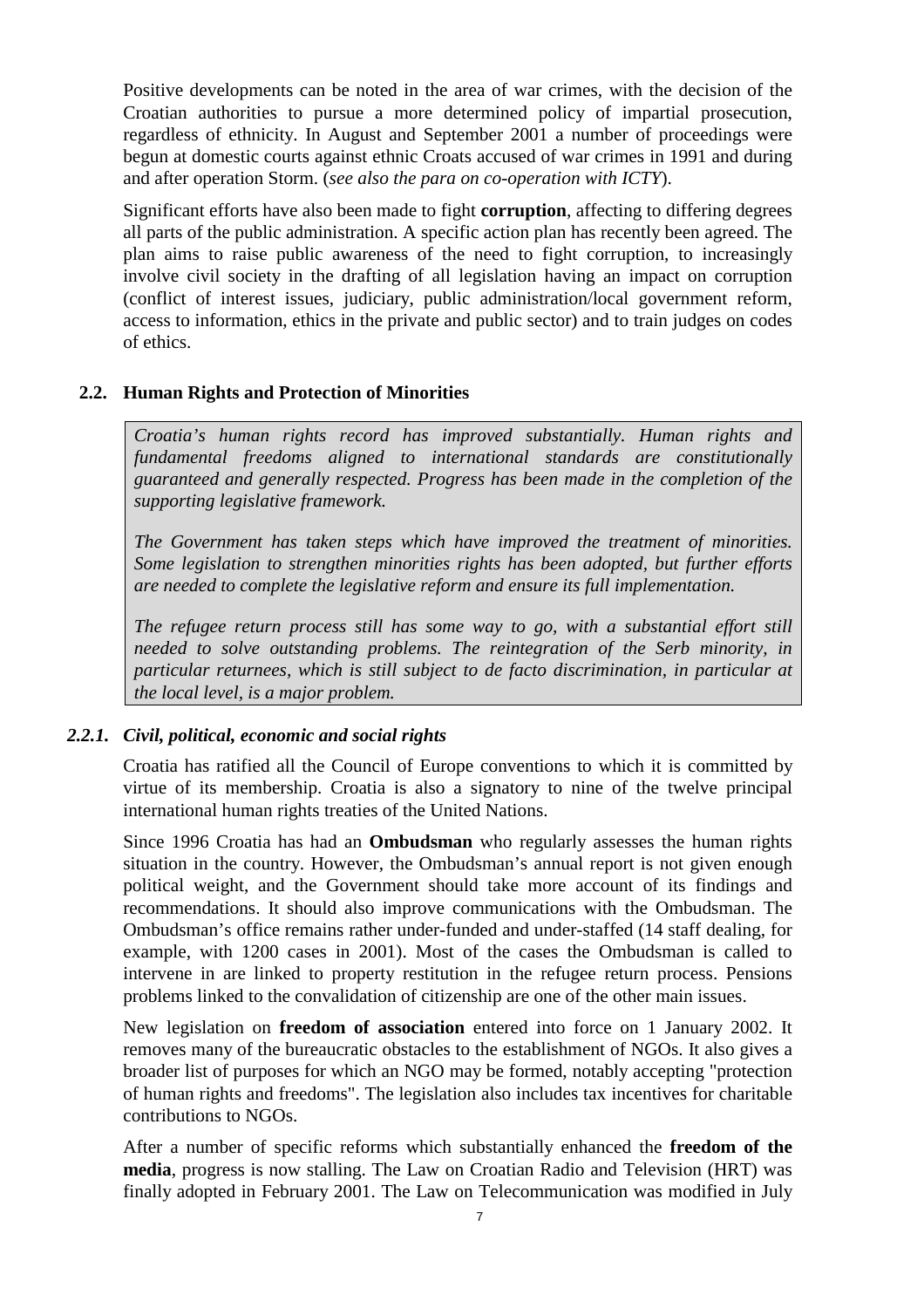2001, contrary to the Government's earlier intention to adopt completely new legislation. The amendments do not appear to follow all the recommendations which the Council of Europe had made and the resulting legislative framework does not yet ensure the transformation of the state-administered broadcaster into a fully independent public service broadcaster. The existing laws do not remove the various legal, political and economic obstacles which currently hinder the development of other private broadcasters, and still allow for some political control of HRT's governing bodies. The recent personnel changes do not replace the need for a reform of the organisational structure of HRT. Finally, the government has not yet taken steps to privatise the third channel as provided for in the legislation.

Journalists work in an open and pluralistic environment and media coverage is in general balanced. The media is starting to play an important role in opening discussions on sensitive issues in Croatia's recent past, for instance with the transmission of a documentary of the military action during Operation Storm which was also broadcast in FRY. Articles or broadcasts of this kind raise public awareness of these issues and can contribute to the identification of responsibilities, which is a positive step. However, the lack of qualified journalists and proper training has a direct impact on the overall quality of the media and political interference at the local level is still possible and occurs occasionally, normally on particularly sensitive political issues.

**Equality before the law** and **non discrimination** are protected as constitutional principles. Nevertheless, in practice, discrimination and racism are not always discouraged strongly enough by the authorities and are not properly sanctioned. As an example, although racist propaganda is forbidden by the constitution, it has not been explicitly prohibited by law and therefore is not punishable. The number of cases of hate speech against Serbs, which are most prevalent at a local level, is diminishing but has not completely disappeared. The present leadership is becoming much more reactive to these kind of situations, publicly criticising reported cases.

**Trade unions** in Croatia are generally independent. There are five major labour confederations and several large unaffiliated unions. Approximately 64 % of workers are union members. There could be better co-operation between the unions and the Government, through the establishment of stronger consultation mechanisms, notably in the ongoing reform of the public sector and the collective agreement negotiations.

#### *2.2.2. Minority rights and refugees*

The adoption of a new Constitutional Law on Minorities, containing guarantees for all individual and collective rights and following all the recommendations made by the Venice Commission, has again been postponed, now until summer 2002. In the meantime, the transitional regime (based on amendments to the existing legislation) which was supposedly introduced for only six months in May 2000 and which addressed only the most urgent problems of discrimination against minorities is still in force.

Official use of minority languages, the right to education in minority languages and participation of minorities in local self government bodies, are covered by ad hoc legislation. According to OSCE and Council of Europe experts, these laws are in line with international human rights standards. The Law on local elections of April 2001, guarantees proportional representation for minorities according to their number. However, the way in which this will be achieved can only be decided on the basis of reliable data on the ethnic composition of the population. This was collected in the 2001 census, and should be made available at latest within one year after their collection (i.e. April 2002). Further delays in the publication of the census data would hardly be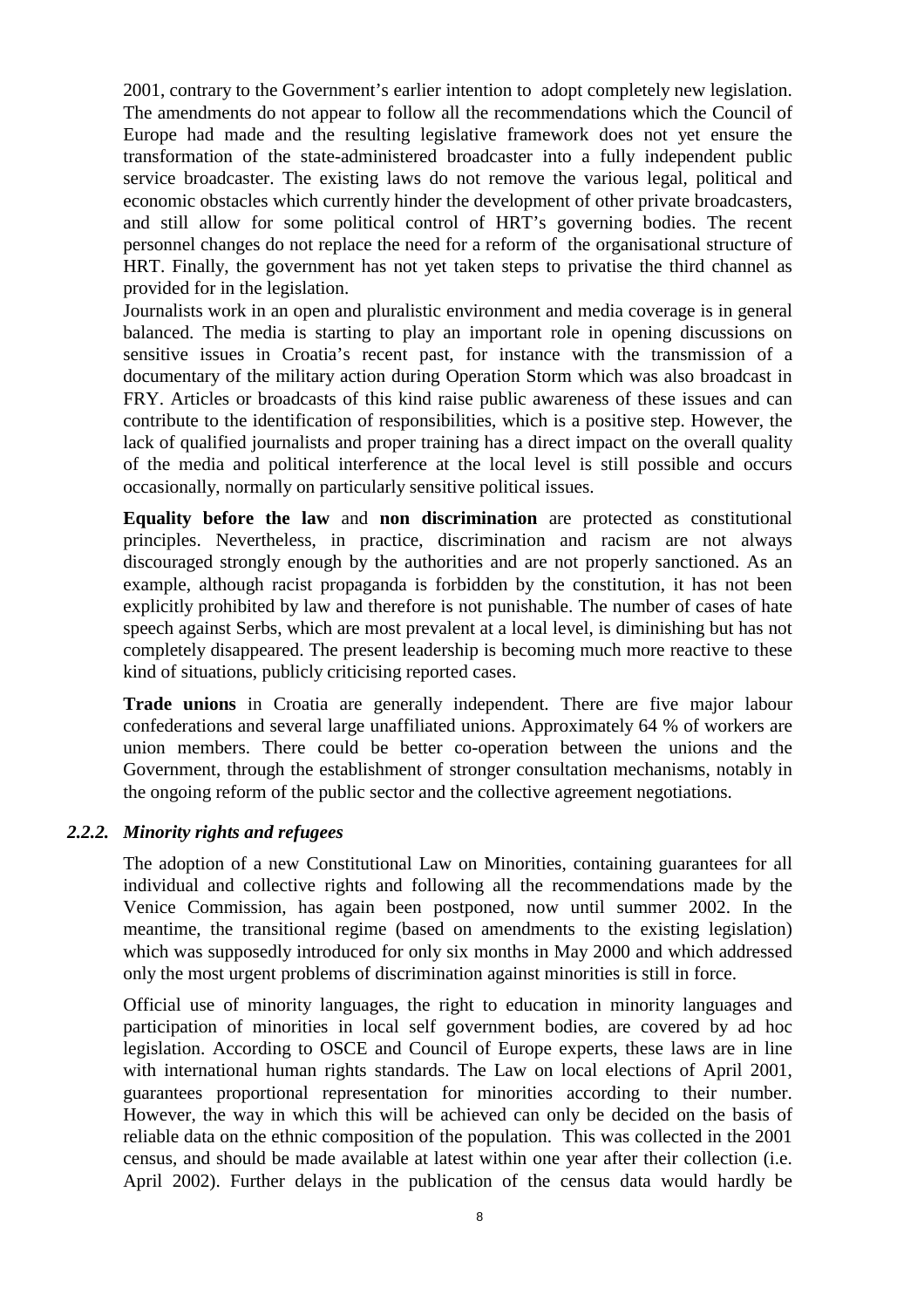explicable by technical problems alone. Implementation of the legislative framework should be improved.

The treatment of the Roma population raises concern. Although the Government has for the first time recognised their status as a minority group, Roma still suffer discrimination in social and economic relationships. There has also been an increasing incidence of racially motivated violence against the Roma population during 2001, to which the authorities did not in all cases react critically enough. The Government therefore needs to develop a policy to ensure fair treatment and protection of the Roma.

The Government maintains its stated commitment to implementing all obligations related to the **return of refugees and displaced persons** contained in the Dayton agreement. However, in practice there are still obstacles to return of refugees from abroad<sup>1</sup>.

In terms of the legal right to return, those who have citizenship can return freely. Those without citizenship continue, however, to be subject to long administrative procedures, needing approval from the Ministry of Interior and the Office for Displaced Persons and Refugees. Problems exist in particular for those for whom there are no traces concerning residence in 1991; according to UNHCR between 700 and 800 people are currently in this situation.

An important question inhibiting return is availability of housing. The ongoing problems are property restitution, the resolution of lost occupancy/tenancy rights and the delay in reconstructing houses destroyed in the 1995 operations. The difficulty of those refugees who left their homes in regaining the right to live in them has been a crucial deterrent to return. This is the case both where the returnees were the owners of the property and where they had occupancy/tenancy rights to the property. In the first case, the problem is that properties were allocated under the Law on Temporary Take-over to new owners, mostly Croat refugees from BiH. The lack of alternative accommodation for those given temporary rights means that owners cannot move back. In addition, the authorities fail to enforce in a systematic way eviction orders issued following a decision on property rights, which is coupled with a clear lack of co-operation by some local officials, resulting in "double standards" which discriminate against citizens of Serb origin. In December 2001 the Government adopted an ambitious action plan which aims to restitute the bulk of properties<sup>2</sup> or pay compensation to the owner by the end of 2002. To implement the plan amendments to the law on the "Areas of Special State Concern (ASSC)" have been submitted to the Parliament and are excepted to be adopted soon.

The second housing issue is that of tenancy/occupancy rights which were cancelled when people left their apartments during the conflicts. This is a complex issue, and the Government should make a serious effort to address it and find acceptable solutions. A positive step was made in December 2001 when the Government committed itself to providing housing for those who lost tenancy rights who want to return, and who do not own a house or apartment, offering them state-owned accommodation or state-owned

<sup>&</sup>lt;sup>1</sup> According to the latest UNHCR figures to date 103,891 returns from abroad (FRY and BiH) have been registered (e.g. 17,483 in 2000 and 11,867 in 2001). Overall 223,469 internally displaced persons returned to their place of origin (e.g. 15,308 in 2000 and 11,196 in 2001). Some 245,000 Croatian Serbs are still reported to be in FRY while some 23,388 are still in BiH, mainly RS. Some 170,455 Croatians from FRY and BiH are reported to be in Croatia, of which 18,272 from BiH and 1,398 from FRY have retained refugees status while the others have been given citizenship. Most of the Croatian refugees were offered private accommodation, only very few are still in collective centres.

<sup>&</sup>lt;sup>2</sup> Notably all properties reallocated under the Law on Temporary Takeover in the Areas of Special State concern.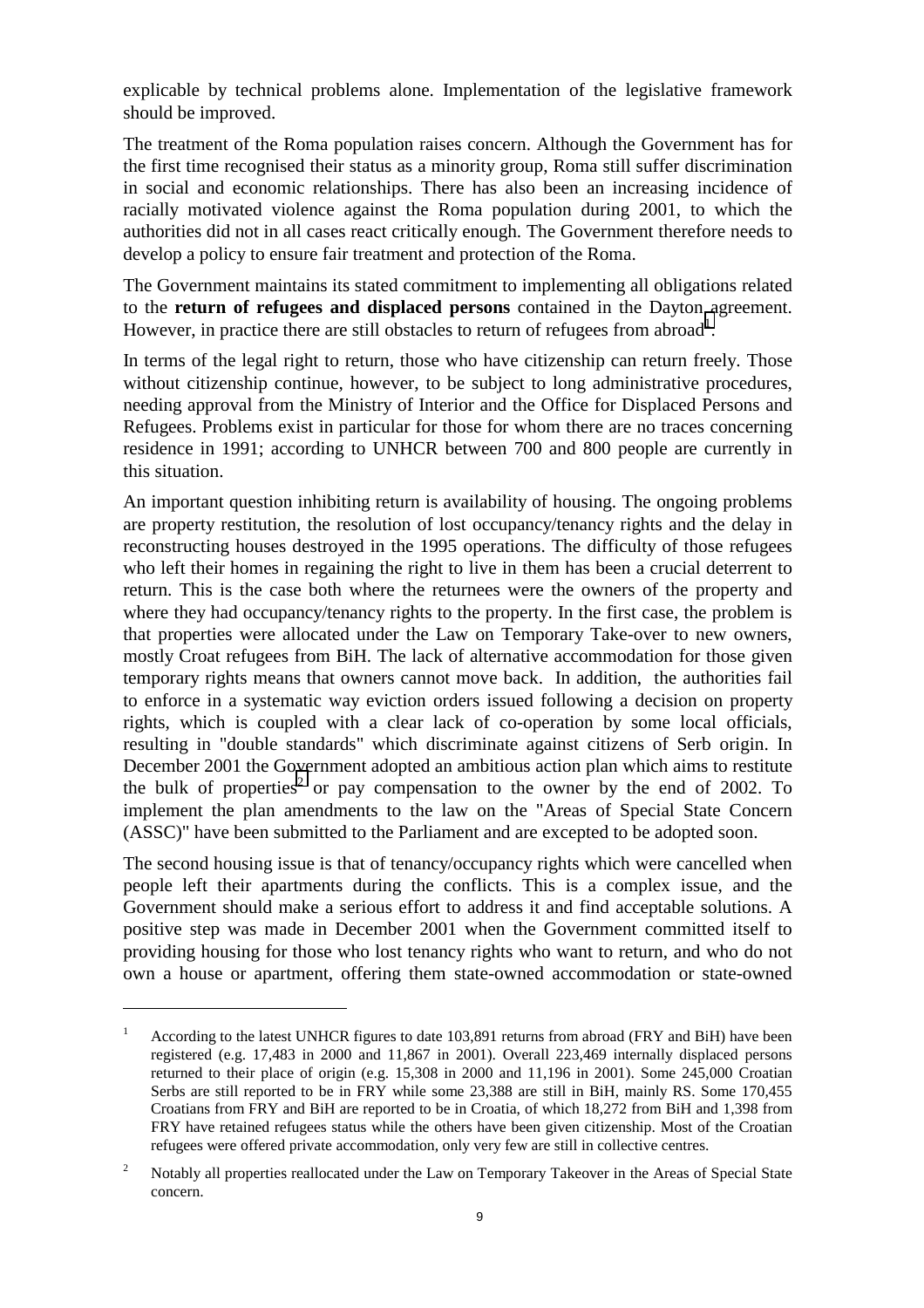<span id="page-9-0"></span>building sites plus building materials. This was a welcome attempt to address the issue of restitution of rights in a pragmatic way for those willing to return. No concrete followup, however, has been given so far.

The final housing issue is reconstruction. The Government, in co-operation with UNHCR, undertook a campaign in Serbia and BiH to publicise the  $31<sup>st</sup>$  December 2001 deadline for requests for reconstruction to be made. Even before the new applications received as a result of this, County Offices for Reconstruction had been slow in issuing decisions for reconstruction.

The lack of economic opportunities is a further important factor discouraging return. As a consequence to a large extent only elderly people are returning, notably in some of the return areas which were already experiencing economic difficulties (such as the Knin region) further aggravated by the aftermath of the war. The Government recognises this problem and is attempting to address through its support for Areas of Special State Concern.

The judiciary has taken a number of useful steps to improve the application of the Amnesty Law and stop unjustified arrests on suspicion of war crimes. Fears of arrest are, however, still influencing, and deterring, those considering returning. Security incidents related to Serb returnees are very sporadic and limited to a few regions but still occur. The security situation in Eastern Slavonia has substantially improved and efforts continue to encourage reconciliation and pursue normalisation of life.

#### **2.3. Regional Co-operation**

*Croatia has a key role to play in the long-term reconciliation and stabilisation of the region. The Croatian authorities accept this role and the corresponding need to normalise relations and strengthen bilateral co-operation with neighbouring countries, a key element in this process. Concrete implementation of positive statements still requires further effort, however. While steady progress has been made in the bilateral relationship with BiH, the pace of change in the relation with FRY, which is fundamental to the stability of the region, has remained slow. There have, however, been recent encouraging signs of an improvement in this latter relationship. In terms of regional commitments, Croatia continues to fear that closer relations with its SAP neighbours will lead to the re-emergence of a regional identity and hold back its ambitions for EU integration. As a consequence, the authorities show a clear lack of enthusiasm for any regional initiatives with the other SAP countries.*

The government's formal attitude towards regional co-operation has been much more constructive than the previous regime, but such co-operation is still an emotional subject in Croatia, both in politics and in public opinion. Regional co-operation is a recurrent subject of discussion within the coalition and the opposition, and any possible development of it are given prominence in the press. Croatia continues to show fears that its destiny and its European future might be linked to developments in the rest of the region, regardless of its own achievements. This is translated into continuing criticism of the EU policy of regional co-operation and a consequent resistance to all regional initiatives which are perceived as strengthening the regional identity at the expense of closer integration with candidate countries and the EU. A recent example has been the criticism by the opposition of the SAA provisions on regional co-operation on the basis that they are designed to lead to a Balkan association. This interpretation is a clear, and apparently intentional, misunderstanding of the content and implications of the provisions, which have been clarified many times by negotiators. This general attitude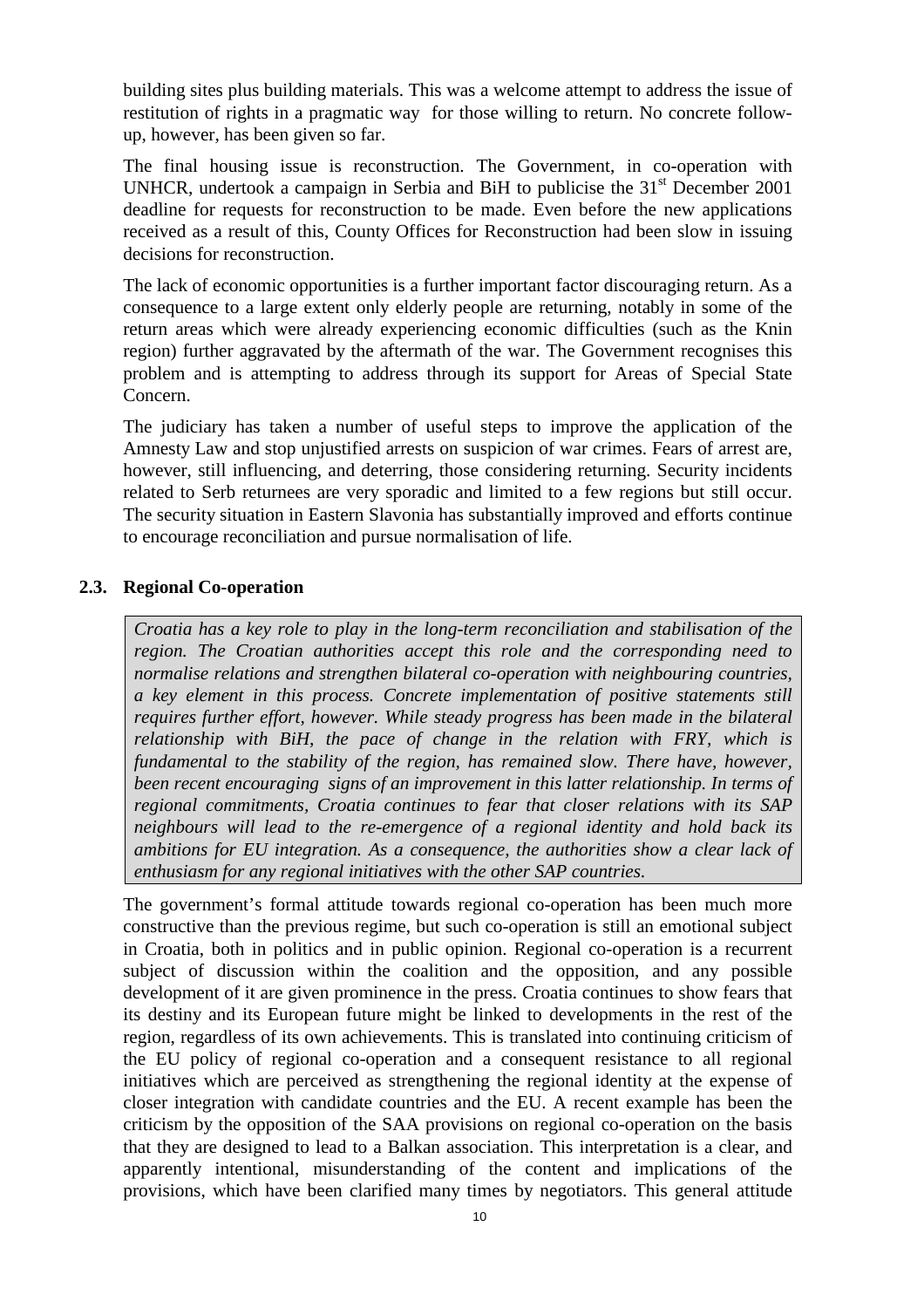(latest polls showed that 70% of the participants considered the obligations on enhanced regional co-operation as a negative consequence of the SAA) is difficult to understand and justify since EU policy is clear on this point: regional co-operation among the SAP countries is the main instrument to ensure stabilisation in the region, and is therefore a fundamental condition of a rapprochement to Europe, but each of the countries will be judged on its own merits and progress and will not be obliged to follow a "regional destiny".

#### *2.3.1. Multilateral co-operation*

The government is fully committed to compliance with the obligations under the **Dayton/Paris agreements**. (Developments in the return process are considered above, see chapter 2.2.2).

The authorities are proving their determination to co-operate with the **International Criminal Tribunal for the former Yugoslavia** (ICTY). They have stopped questioning the fact and the modalities of co-operation with ICTY, and fully recognise the jurisdiction of the Hague Court over the 1995 military actions "Storm" and "Flash" (although remaining firmly opposed to the acceptance of general command responsibility). Last July, the Government stuck to its policy of full co-operation through a confidence vote in parliament (which it won). They are now engaged in a constant, constructive and apparently fruitful dialogue with the ICTY prosecutor.

Recently further progress was also made on the road of full compliance with ICTY obligations, notably with regard to the furnishing of documents and full co-operation in the investigations. However, the inability of the Government to apprehend General Gotovina (the other indicted General surrendered voluntarily) is a reason of general disappointment and has rightly been criticised by the Tribunal Prosecutor.

The authorities appear determined to accelerate prosecution of war criminals, regardless of ethnicity, in Croatian courts, a line which is perfectly consistent with the ICTY investigative policy. As part of this, an office for war crimes, competent both for cooperation with ICTY and for crimes under domestic jurisdiction, will be set up soon. The establishment of an ad hoc office is a positive step as it should increase speed and efficiency of prosecution of war crimes. This is of the outmost importance since so far it has been disappointing to note that progress in the first war crimes trials in domestic courts is very slow, creating the impression that the commitment is not total.

Croatia is an active member of several regional and sub-regional initiatives, such as the Stability Pact, the Adriatic–Ionian initiative, the "Quadrilaterale" (between Italy, Slovenia, Hungary and Croatia), the Alps-Adriatic initiative, the Danube Commission. Croatia is an observer in the South-East European Cooperation Process.

Croatia has long been a member of OSCE and the Council of Europe. It became a member of NATO's Partnership for Peace in 2000.

## *2.3.2. Bilateral relations*

Relations with **Albania** have never raised particular problems and have continued on a smooth path. The two countries have just started negotiations for a Free Trade Agreement.

Relations with **Bosnia and Herzegovina** were put on a new footing with the democratic changes in Croatia and have steadily improved. The Croatian Government has managed to build clearer and more transparent relations with BiH and increasingly supports the strengthening of central Bosnian institutions. The Government has also unilaterally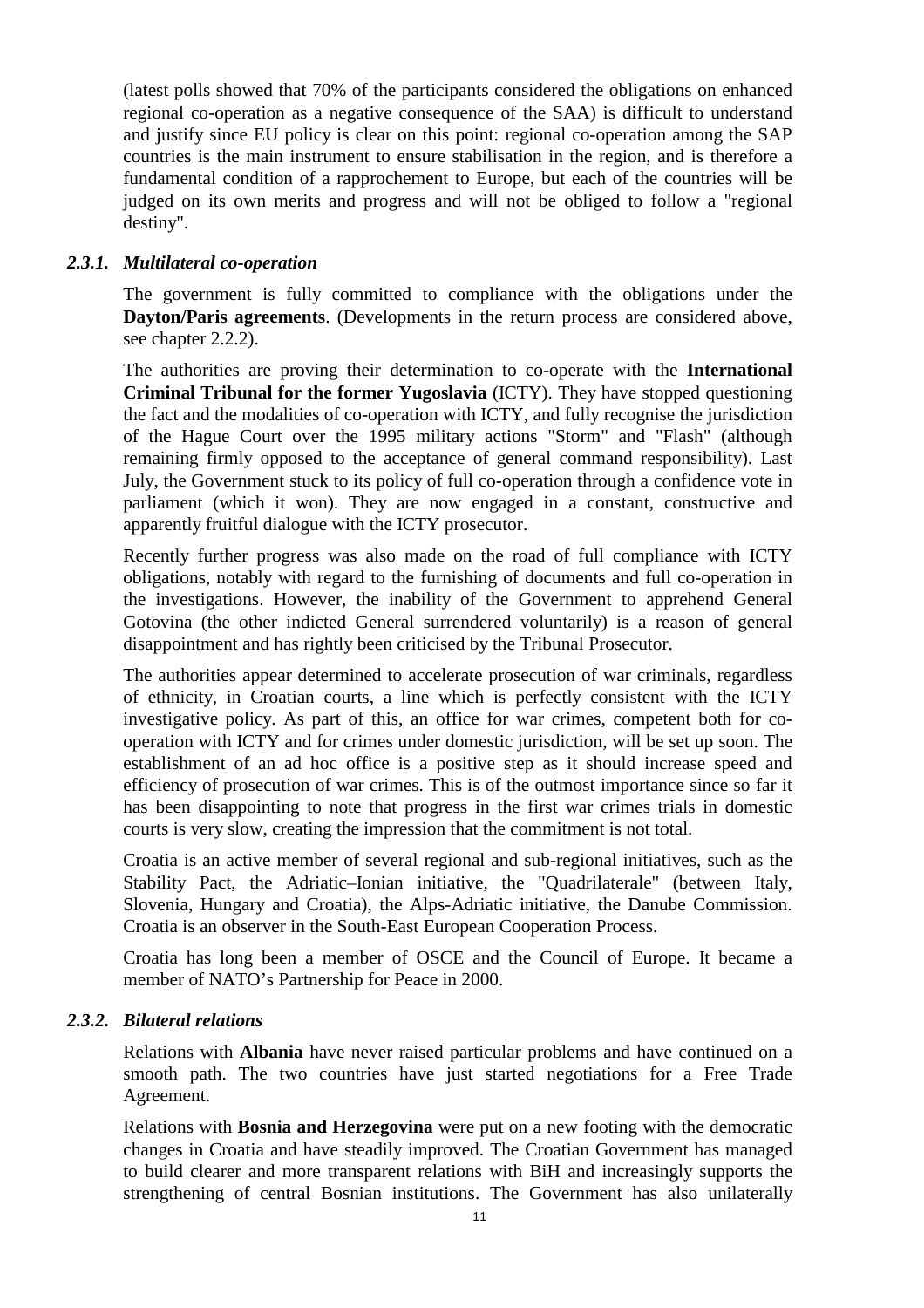renounced the "special parallel relationship" with the Federation of BiH (FBiH), establishing political co-operation exclusively with Sarajevo.

Croatia also played a positive role when the Bosnian Croats proclaimed "self-rule", urging them to look for a solution within the existing system (although some opposition voices still advocate constitutional change within BiH). Financing of the Croatian military component in the FBiH has also stopped and the Government is working to monitor and prevent any misuse of the present financial assistance to the FBiH. Croatia and BiH have started negotiations on an agreement on dual citizenship aimed at abolishing BiH Croats' right to vote in both Croatian and BiH Parliamentary elections. A Free Trade Agreement providing for a gradual implementation of a free trade area, has been applied since 1 January 2001. With the agreement Croatia agreed to dismantle custom duties and quantitative restrictions as of the entry into force while BiH has been granted a three year transitional period. Liberalisation of trade in services and provisions on investment are mentioned as areas for future possible agreements.

Nevertheless, some unresolved issues remain. Tensions arose recently over the Croatian decision to ban the road transport of oil products through its territory on environmental grounds. Relations with Republika Srpska remain highly emotional and contacts between the populations remain limited. An agreement on return, to facilitate and accelerate the return of refugees, was signed between BiH and Croatia in December 2001. The Agreement on State borders, signed in 1999 and provisionally applied, has not yet been ratified by either country and some issues linked to the definition and respect of borders still occasionally arise.

Relations with the **Federal Republic of Yugoslavia** have started to improve after the fall of Milošević and his extradition to The Hague but the pace of improvement has been slow. Economic ties are humming back to life and could encourage better political cooperation. Recent important steps have been made with meetings of the Ministers of Foreign Affairs which resulted in operational conclusions which have started to pave the way for a better understanding and a normalisation of relations. As a first result, the countries have established relations on ambassadorial level and have set up an inter-state commission on borders to settle outstanding border issues (Prevlaka and Danube frontier line). The recent return of cultural artefacts to Croatia has contributed to a more positive atmosphere and discussions on a cultural co-operation agreement have started. Some bilateral agreements were signed in December 2001 (abolition of double-taxation, cooperation between the Ministries of Foreign Affairs) and negotiations have started on a Free Trade Agreement. However, of particular importance is the need to speed up the process of return of refugees and DPs, to resolve the fate of missing persons, to pursue a policy of war crime prosecution not based on collective accusation but only on individual responsibility based on evidence and to properly regulate the status of minorities. These are very sensitive issues, often provoking emotional reactions on both sides, and normalisation of the Croatian-Yugoslav relationship will largely depend on progress made in spite of these emotions. Croatia continues to operate a more restrictive visa regime with the FRY than towards other countries of the region.

Relations with the **former Yugoslav Republic of Macedonia**, the only other country to have signed a Stabilisation and Association Agreement (SAA) with the EC, continue to be good. Negotiations for a bilateral convention on regional co-operation under Art. 12 of the SAA are well advanced. A Free Trade Agreement between the two countries is already in force.

Relations with **Slovenia** remain good overall despite the outstanding bilateral issues of land and sea border definition and the debt of Ljubljanska Banka. A positive step was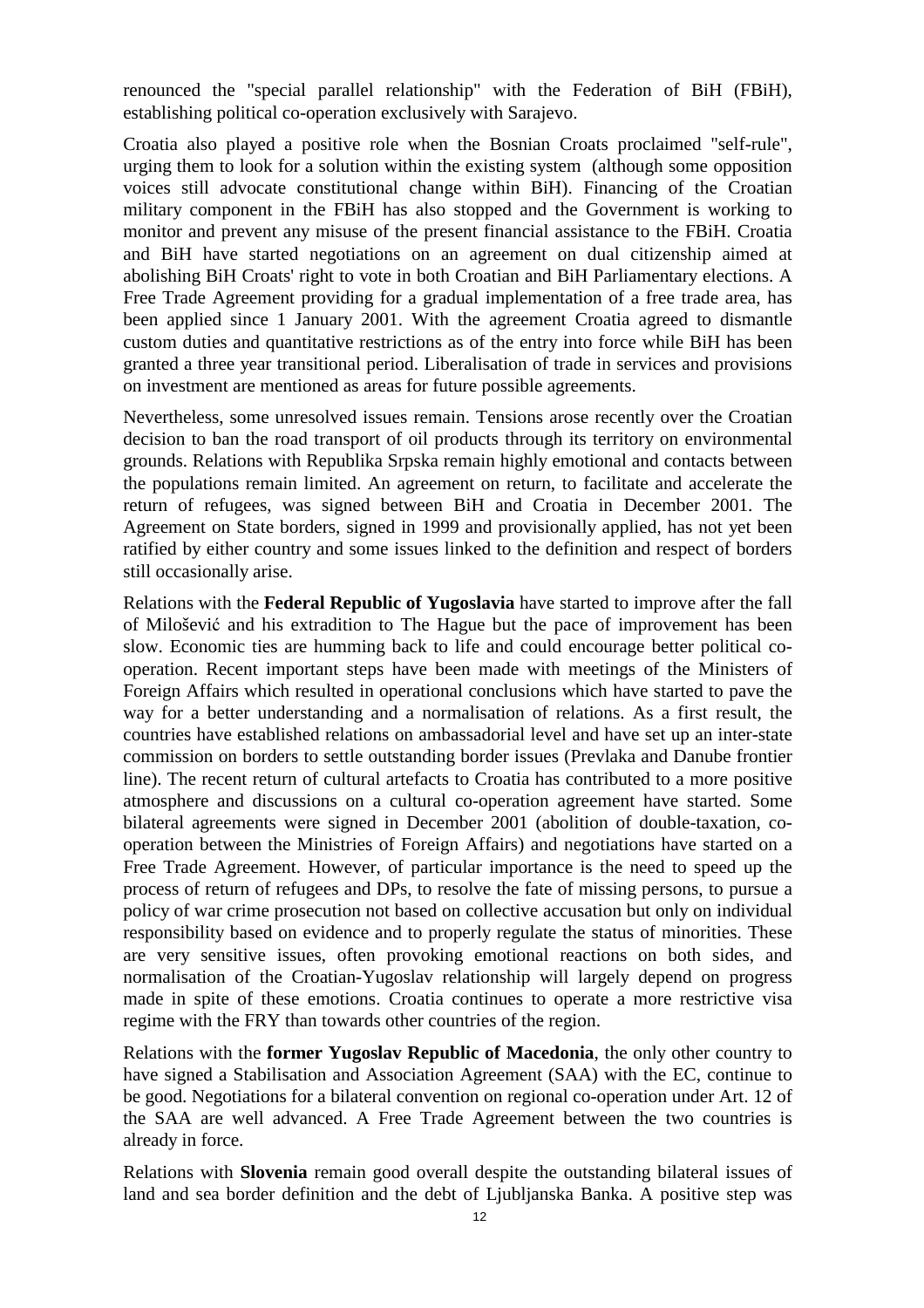<span id="page-12-0"></span>made with the signature of an agreement on the Krško Nuclear Power Plant, which had burdened Croatian-Slovenian relation over the past ten years. Once applied, both parties will own, run and use the plant on an equal basis.

On the questions which remain, an agreement defining the land and maritime borders was initialled in July 2001. The agreement is seen by negotiators on both sides as a reasonable compromise, but it met with clear disapproval from the opposition and provoked disagreement within the ruling coalition when it was presented to Parliament. In the absence of a 2/3 majority in its favour, it has still not been ratified by the Croatian Parliament. A recognition that the border issue and the disagreement over the debts of Ljubljanska Banka must be solved, and that this will involve compromises on both sides, would demonstrate an increased level of political maturity.

Croatia has maintained good bilateral relations with the other **countries of Central and Eastern Europe**. The Government has sought a reinforcement of commercial ties with all these countries and rapid progress has been made in the conclusion of Free Trade Agreements (*see chapter on trade*). Croatia has a strong desire to accede to CEFTA and expects to be accepted as a member by mid 2002.

As far as bilateral relations with neighbouring **EU Member States** are concerned, the basically good relations with **Italy** are hampered by some on-going, long-standing issues, which remain difficult to resolve. The main problems are the properties of Italian refugees who left Croatia after the second World War, the treatment of Italian minorities in Croatia and the lack of co-operation to prevent incidents in the Adriatic sea. However, Croatia is participating in several sub-regional initiatives launched by Italy and an agreement on cultural co-operation between the two countries has recently been negotiated.

#### **2.4. Priority Areas Needing Attention in the Next 12 Months**

- Adopting new electoral legislation to re-define the representation of the "diaspora" and ensure proportional and appropriate representation of minorities. Timely publication of the final results of the 2001 census to allow full implementation of the provisions of the new legislation on proportional representation of minorities in local elections.
- Establishing a strategy for a comprehensive reform of the judiciary. Completing the legislative framework on judiciary. Putting in place and implementing measures to reduce the backlog of cases. Beginning a reorganisation of the court system. Establishing programmes for the training of judges and prosecutors. Taking measures to ensure proper and full execution of court rulings.
- Ensuring full respect of human rights, in particular minority rights. Every effort should be made to adopt without delay the Constitutional Law on the protection of minorities. Steps should be taken to eliminate the *de facto* discrimination of some minority groups, notably Serbs. Establishing a strategy for the protection and integration of Roma.
- Modifying the legislative framework for Croatian Radio Television (HRT) in order to begin the process of its transformation into a fully independent public service.
- Strengthening regional co-operation, in particular by improving bilateral relations with FRY. Finalising negotiations for Free Trade Agreements with Albania and FRY and concluding negotiations on the bilateral regional convention with former Yugoslav Republic of Macedonia. Working to find definitive solutions to the pending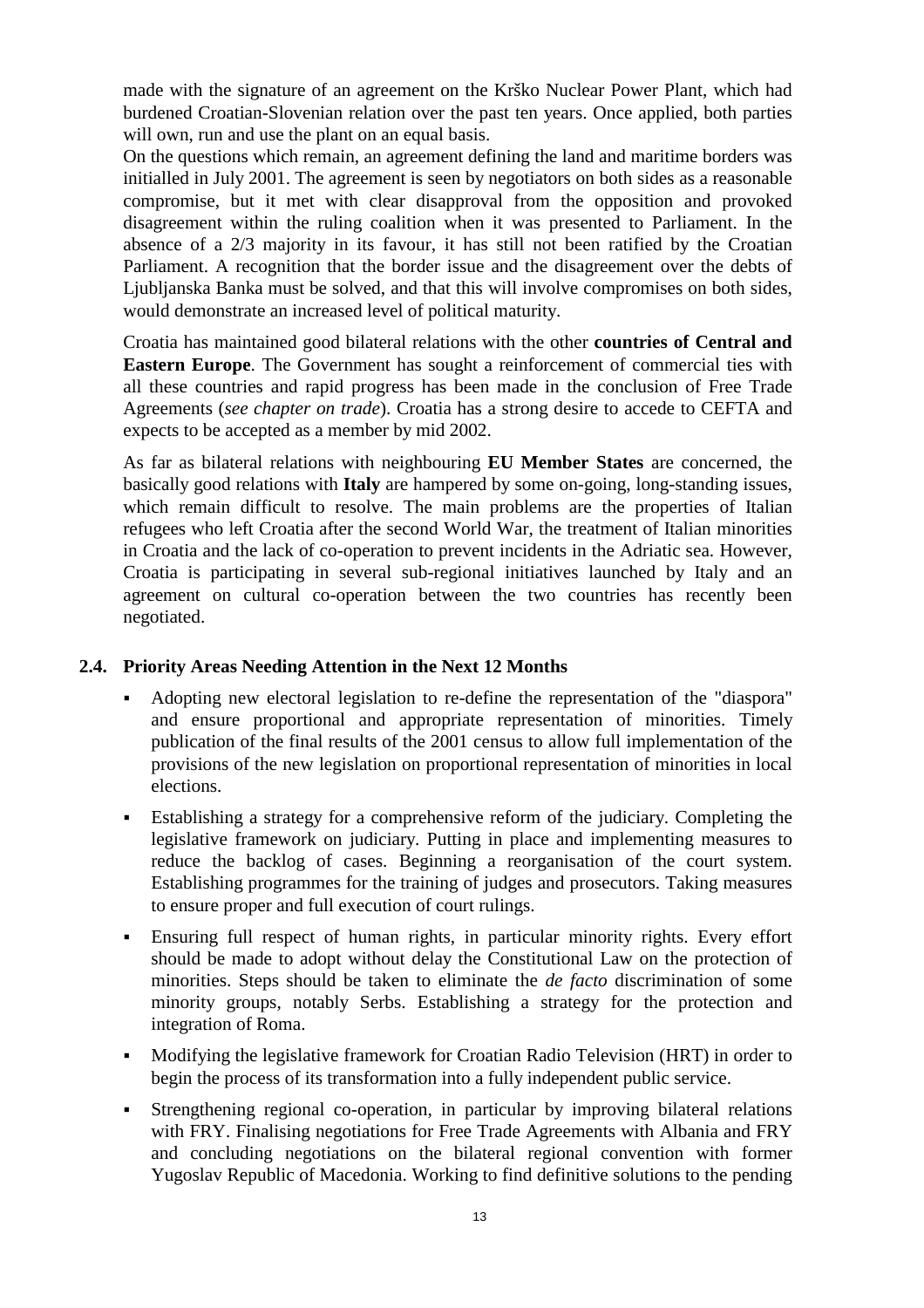<span id="page-13-0"></span>border issues, in particular Prevlaka and ratification of the border agreement with Slovenia.

- Strengthening co-operation with ICTY to comply fully with the existing obligations.
- Speeding up the return of properties, finding an appropriate solution for occupancy/tenancy rights and removing all administrative and legal obstacles to return. Assessing the potential for economic development in return areas to increase the sustainability of return.

#### **3. ECONOMIC SITUATION**

*The Croatian economy continued to grow in 2001, driven by domestic demand and a successful tourist industry. The authorities adopted a number of difficult decisions with the aim of achieving fiscal sustainability and modernising the economy. However, political obstacles slowed down progress and postponed the implementation of some structural reforms into 2002.*

#### **3.1. Current Economic Situation**

*Macroeconomic data for 2001 indicate a generally positive trend for the Croatian economy.*

**Real GDP** continued to grow in 2001 by an estimated 4.5% in 2001, as expected (compared to 3.7% in 2000). Domestic demand, i.e. private consumption and investment, has been the driving force for this growth, since there has been a significant reduction of government consumption, thus reflecting growing consumer and business confidence. While the tourism sector fulfilled expectations in 2001, administrative services continued to shrink, reflecting the declining government consumption.

**Inflation** slowed down markedly in the course of the year in spite of an acceleration in the first months as a result of higher oil prices and one-off increases in excise taxes. The inflation rate fell to 2.6% in December 2001 (year-on-year, 2000: 7.4%) for retail prices (the average 2001 retail price inflation was of 4.9%).

The level and the trend of **unemployment** remains worrying. Despite sustained economic growth and significant investment, the already high unemployment rate continued to increase according to the usual seasonal pattern, and reached 23.1% in November 2001. The official rate is however likely to overestimate the actual employment situation: studies suggest that about 100,000 people, i.e. more than a quarter of total unemployed, are active despite being registered as unemployed. The government has therefore taken action to better target unemployment benefits through a new Employment Act passed in November 2001.

**Fiscal performance** in 2001 seems to have improved but it increasingly relied on discretionary measures such as fiscal savings in subsidies and transfers, goods and nonwage services and capital spending. Following two budget revisions, the central government **budget deficit** is expected to meet the limit agreed with IMF of 5.3% of GDP on an accrual basis (compared to 5.7% of GDP in 2000). A number of laws, notably the new wage policy law and a package of 11 laws to rationalise the social transfer system, were completed later than expected, thus reducing the budget savings in 2001. These reforms are expected to benefit future budgets. The intended net reduction of employment (10,000 staff) by December 2001 will probably only be completed by March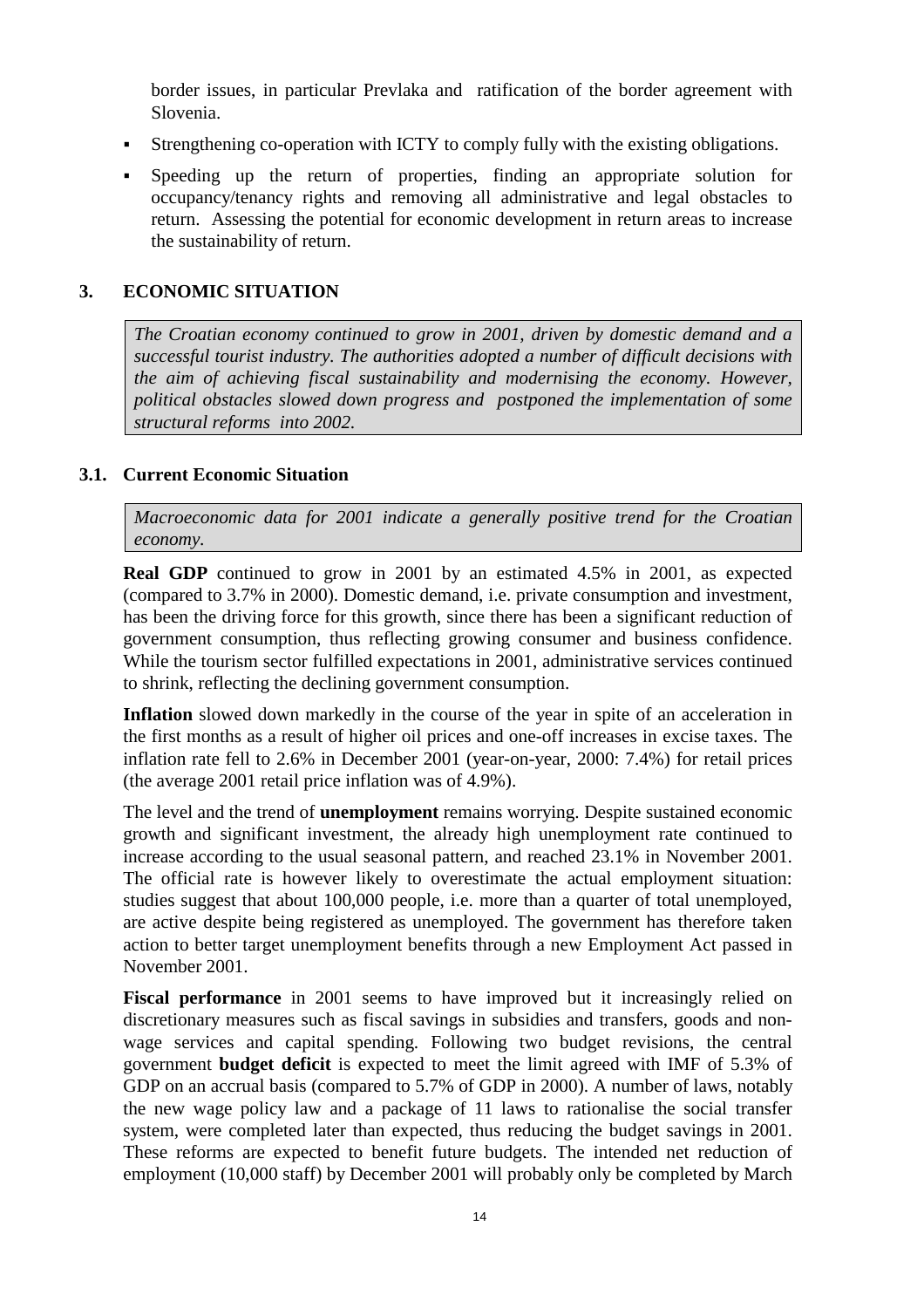<span id="page-14-0"></span>2002. Expenditure overruns were partly offset by a slower reduction of arrears than planned, and by better than projected revenue performance.

Notwithstanding some slippage on the expenditure side, fiscal consolidation allowed the easing of **monetary policy.** The Croatian Central Bank (HNB) lowered interest rates and softened mandatory reserve requirements. Within the constraints of the Stand-by Arrangement (SBA) with the IMF, the HNB essentially relied on intervention rather than interest rate policy to address changes of base money demand. Despite Central Bank interventions ("other managed floating"), the nominal **exchange rate** against the Euro showed a tendency to appreciate slightly in 2001, reflecting strong capital inflows from privatisation and tourism. The seasonal cycle of appreciation during the summer season was more pronounced than usual apparently as a result of speculative capital movements and a higher demand for foreign exchange by public enterprises as a consequence of the more liberal foreign exchange legislation.

Croatia's external imbalances worsened during 2001. The deficit in the **trade balance** widened by 27% in 2001, reflecting strong domestic demand and the downturn of the world economy. Export expansion slowed markedly  $(+3.5\%$  in the first eleven months compared to the same period in 2000) and was outpaced by import growth (+17.5%). The weakness of the merchandise trade balance was partly offset by strong travel receipts and private transfers, but the current account deficit is expected to have increased from 2.1% of GDP in 2000 to 5.3% in 2001.

**External debt** increased slightly, to some  $\epsilon$ 12.8 bn as of December (53% of estimated GDP 2001) compared to  $\epsilon$ 12.7 bn at the end of 2000. Croatia apparently enjoys a regional safe-haven status on international financial markets, reflected in stable spreads and continued access. Services, essentially tourism, and private transfers together with strong capital flows including from improved FDI, lifted gross international reserves of the Central Bank to more than  $\epsilon$ 5.4 bn at the end of the year.

**Relations with the IFIs** were productive. Croatia reached an agreement with the International Monetary Fund (IMF) in March 2001, culminating in a 14-month stand by arrangement for Special Drawing Rights200 million ( $\epsilon$ 296 million) essentially of a precautionary character. The first review of the programme was satisfactorily completed in September. A second review started at the end of 2001. The World Bank Group had committed US-\$ 1,133 million ( $\epsilon$ 1,133 million) for 27 projects as of December 2001, including a Structural Adjustment Loan (SAL) of over US\$ 202 million ( $\epsilon$ 234 million) signed in December 2001.

#### **3.2. Existence of a Free-market Economy and Structural Reforms**

*Croatia has continued to make progress in the process of transition to a free market economy. More than two thirds of the economy is now in private hands and the government is preparing further privatisations, including public utilities, and restructuring other public enterprises such as rail and shipyards. The importance of the grey economy is estimated to have declined, inter alia because of the introduction of VAT and as a result of more market competition, and is estimated to have amounted to around 7% of the official economy in 2000.*

The **liberalisation of prices** is well advanced, with administered prices being essentially restricted to agricultural products, energy and transport.

**The privatisation process** continued in 2001 but at a rather slow pace. By the end of 2001 the shares previously held by the State Privatisation Fund (HFP) in state-owned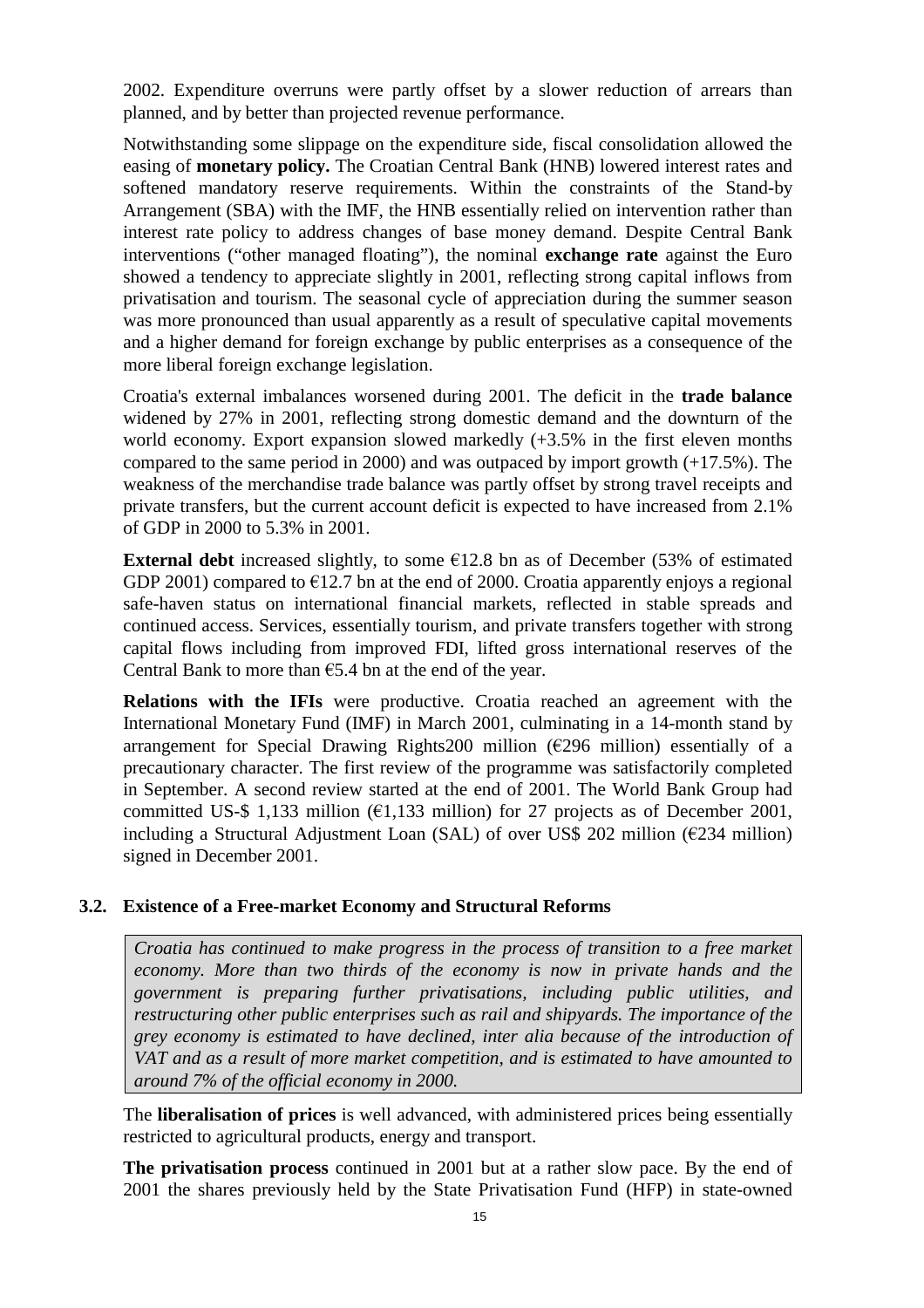companies had to a large extent been sold. The main operation in 2001 was the sale, for  $\epsilon$ 500 m, of a 16% stake in Croatian Telecom (HT) to Deutsche Telecom (DT), thus making DT the majority shareholder with 51%. Some of the hotels on the Dalmatian coast were also successfully privatised. Out of HFP's portfolio, a number of nonprofitable enterprises were sent into bankruptcy. Planned privatisation revenues of HRK 8.5 bn  $(\epsilon 1.15bn)$ , essentially earmarked to cover the budget deficit, had to be revised downwards to HRK 5.5. billion ( $\epsilon$ 740m), of which almost 80% came from the sale of HT.

The Government announced its intention to sell a majority stake in other major companies. Dubrovačka Banka has recently been privatised and the tendering procedures have been launched for Croatia Banka, which has already been restructured). An advisor has been appointed to sell a majority stake in the Croatian insurance company Croatia Osiguranje to a foreign strategic investor. The privatisation of a 51% stake of the Adriatic pipeline operator JANAF is tentatively planned for 2002. The government is reviewing the options for the sell-off of the oil and gas group INA and plans an Initial Public Offering in the case of the electricity monopoly HEP. However, the privatisation of both INA and HEP has been put back until the end of 2002 following delays in the adoption of the regulatory framework and subsequent privatisation laws. The Government also postponed until 2002 the recapitalisation of the Croatian Postal Bank (HPB). It has announced its intention to privatise the shipyards once they have been restructured. The government also presented measures and criteria to Parliament for the privatisation of 1.1 million hectares of state-owned farmland, a third of the entire farmland in Croatia.

With the assistance of the World Bank, Croatia has adopted an ambitious **pension reform** that will eventually transform the pay-as-you-go system into a financially viable system. The institutional framework for this was completed in 2001. From November 2001 onwards, employees could choose between investment funds authorised to collect pension contributions, in which they will regularly deposit a percentage of their income. These pension fund companies may invest up to a third of their collected funds into enterprises and will therefore provide a new source of long-term equity financing. This is expected to provide a significant boost to economic growth. The investment opportunities are, however, restricted by the low number of eligible and officially listed companies.

In terms of **financial sector reform**, the consolidation of the banking system continues and the confidence of banks and depositors seems to be returning. The financial performance of banks, as well as the quality of loan portfolios, is improving. Household and enterprise deposits are growing, albeit with the bulk remaining essentially in foreign currency, reflecting the changeover to the Euro. Lending activities of banks to enterprises and households are also growing. Following privatisation, foreign-owned banks now account for over 80% of total banking assets in Croatia. The take-over of the biggest bank, Zagrebačka banka, by an international investor is about to be completed, which will lead to further consolidation. A new law on the Central Bank, which provides for greater independence, was adopted in April 2001, mandating the Central Bank to put a strong emphasis on price stability. Since October 2001, commercial banks have had the right to directly handle payment orders, a function that was previously reserved to the State Bureau of Payment Transactions (ZAP).

The environment in Croatia remains difficult for domestic and foreign investment. While the legal framework is largely in place, its proper enforcement is problematic because of the weaknesses in the judiciary. This applies in particular to the bankruptcy law and proceedings. Inaccurate and incomplete cadastral records and land registry create uncertainty in property rights. In addition to these legal issues, investors also have to face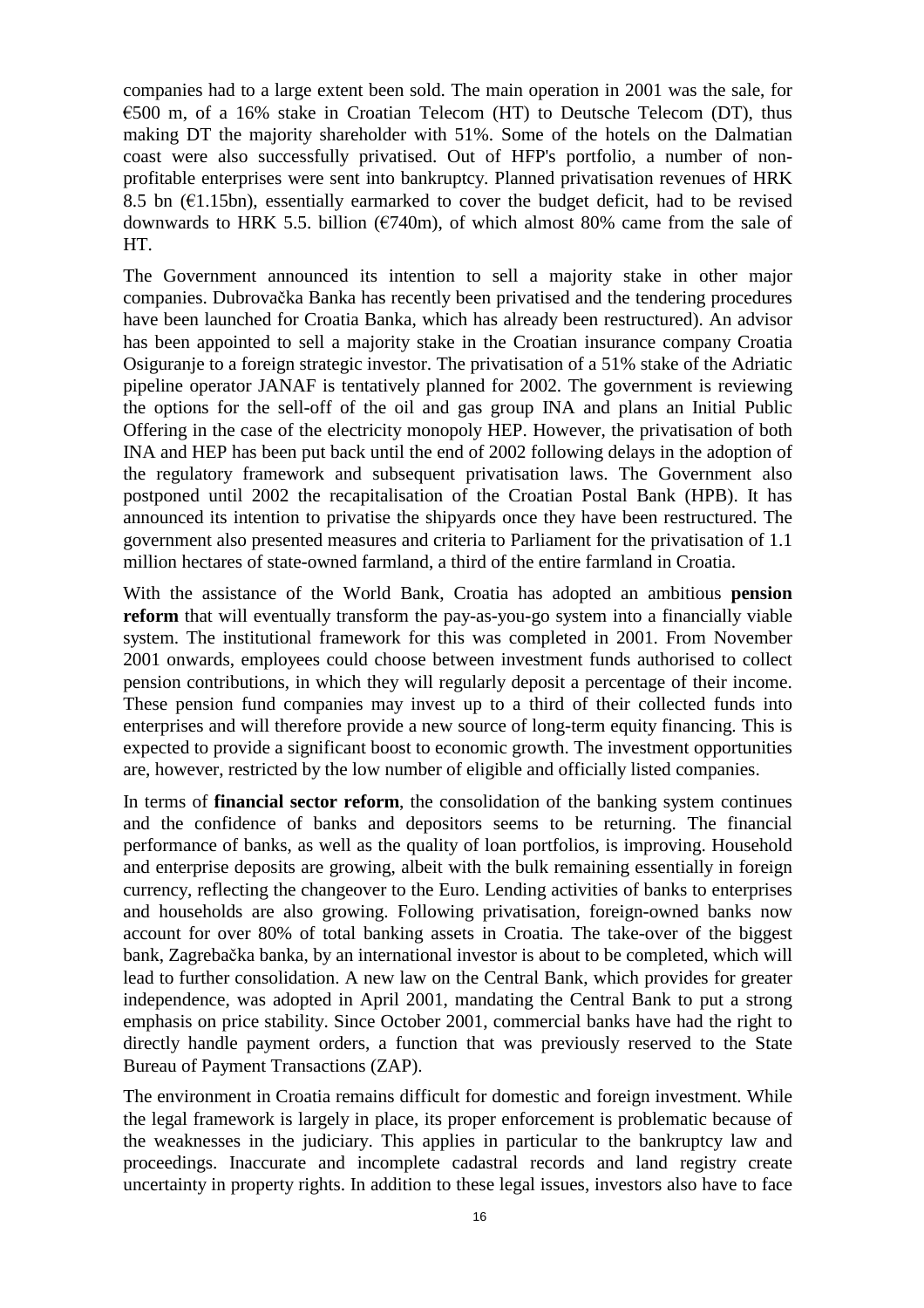<span id="page-16-0"></span>significant and numerous bureaucratic hurdles. The overall situation is discouraging for foreign investors and inhibits growth by domestic investors.

The range of available financial products is slowly being modernised. However, longterm finance is still scarce, reflecting the problems in providing collateral for financing purposes. The financial sector in general remains underdeveloped, essentially restricted to banking products, and with only a limited number of listed companies. However, steps have been taken to unite the Croatian and Slovenian capital markets, and the introduction of the three-pillar pension system is expected to lead to an evolution of capital markets.

#### **3.3. Management of Public Finances**

The **tax base** of Croatia's budget has been expanded over the years. Since its introduction in 1998, VAT has been the single most important revenue source, accounting for more than 50% of total revenues. In 2001 tax revenues (excluding social security contributions) grew by 2.2% in the first ten months compared to the same period in 2000. A law was adopted in December on uncollected claims whereby the state will try to collect, by writing off and rescheduling, at least part of a 23.5 billion kuna  $(63.16bn)$  debt which companies owed the state by the middle of last year.

However, the overall tax burden in Croatia borne by the private sector is one of the highest in the region and is likely to have both driven a substantial part of underground economic activity into that sphere and to have reduced profitability in the formal sector. With revenue raising capacities limited, most of the adjustment will have to be made on the expenditure side, including improvement of the effectiveness of budgetary management.

Progress was achieved in **budget management** with the application from 1 January 2001 of a single treasury account system, which has since June 2001 also covered all extrabudgetary funds except the health fund. The single treasury account system has certainly facilitated cash management and expenditure control, and thus increased transparency, but it does not provide a tool against over-commitment of funds. There are still some downside risks particularly in budget implementation. The public expenditure review of the World Bank established that the current budget is not comprehensive, that the budget formulation is dispersed, that the expenditure control lacks flexibility, and that budget execution is not co-ordinated and lacks monitoring and control of commitments. It also identified deficiencies in internal control and auditing. The budget for 2002 took onboard several recommendations, for instance the budget included for the first time the pension and health funds and the employment bureau. The Law on the Execution of the State Budget for 2002, adopted in parallel, provides for more flexibility to reallocate budgetary expenditure. However, the budget for 2002 also establishes two development funds to end the utilisation of capital revenues for current expenditure.

#### **3.4. Priority Areas Needing Attention in the Next 12 Months**

- Improving fiscal consolidation in 2002 to progress further towards sustainable public finances. This will require strict expenditure control and execution of the budget plan, so as to avoid the need for discretionary measures and to create room for government investment expenditure to pick up in future years.
- Implementing measures to reduce the public sector wage bill, as well as reforming and modernising pension and health systems and streamlining and harmonising data collection for the social system.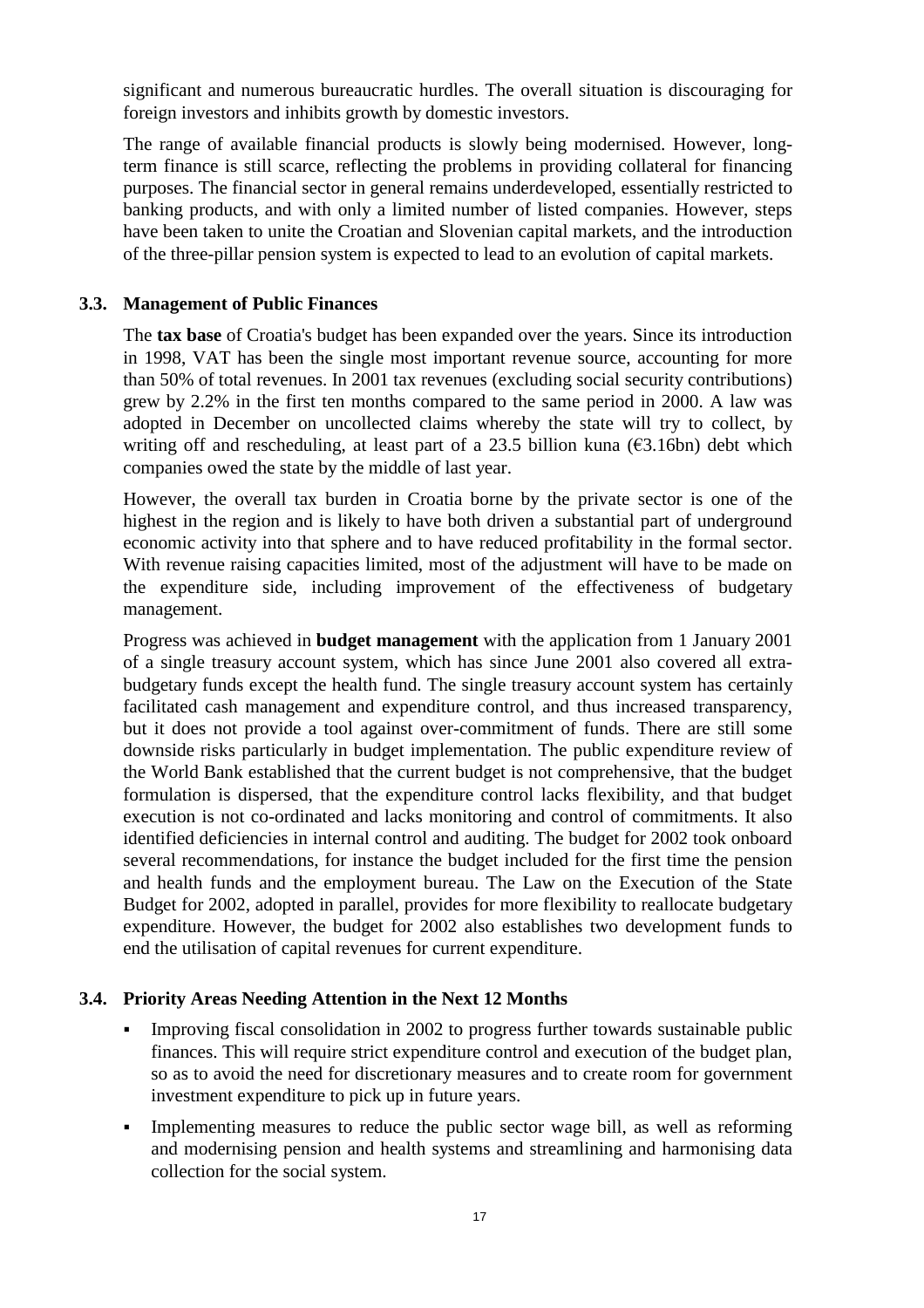- <span id="page-17-0"></span> Pursuing privatisation, notably to complete the announced projects (Croatia Banka, HPB, Croatia Osiguranje, HEP and INA) and make progress in divesting the shares held by the State Privatisation Fund.
- Adopting measures to create a business environment conducive to growth, including starting to reform cadastral records and land registry.

## **4. IMPLEMENTATION OF THE STABILISATION AND ASSOCIATION PROCESS**

#### **4.1. General Evaluation**

#### *4.1.1. Status*

Deepening relations with the EU remains one of the Government's key objectives, with a view to the gradual integration of Croatia into the European structures. The most notable single event during 2001 was the signature of the Stabilisation and Association Agreement on 29 October. The ratification procedures for the Agreement are now ongoing: the Croatian Parliament ratified the SAA on 5 December 2001 by a qualified majority; the European Parliament gave its assent on 12 December 2001. The ratification of the Agreement by all the national Parliaments of the EU Member States is required for its entry into force.

The SAA is the first comprehensive contractual relationship for Croatia with the European Community.

The SAA was generally welcomed in Croatia. The main opposition party, HDZ, criticised the SAA on the basis that it does not give Croatia a guarantee of future EU membership (which is not the purpose of the SAA).

Pending the entry into force of the SAA an Interim Agreement covering trade and traderelated matters has been applied provisionally as from 1 January 2002 and entered into force on 1 March 2002.

Trade in textile products is also governed by a separate agreement which has been applied from 1 January 2001.

In order to complete the contractual trade regime, a wine protocol to the Interim Agreement and to the SAA was signed on 7 December and has been applied as from 1 January 2002. The protocol establishes reciprocal concessions for exports of wine and defines the rules for the protection of denominations of wines and spirits.

At the signature of the SAA it was decided between the parties to establish a formal political dialogue between the EU and Croatia. The first official political dialogue meeting took place the following day.

#### *4.1.2. General assessment of administrative capacity*

The Ministry for European Integration (MEI) is charged within the administration with the implementation of the SAA and the co-ordination amongst other ministries. It has adopted an efficient, professional and open approach to these tasks and also to raising awareness both within the administration and with the general public of the impact of the SAA and the extent of the required reforms.

The reaction of involved Ministries and State Offices and Agencies to the SAA has varied. In general, though, both the negotiation process and the beginning of the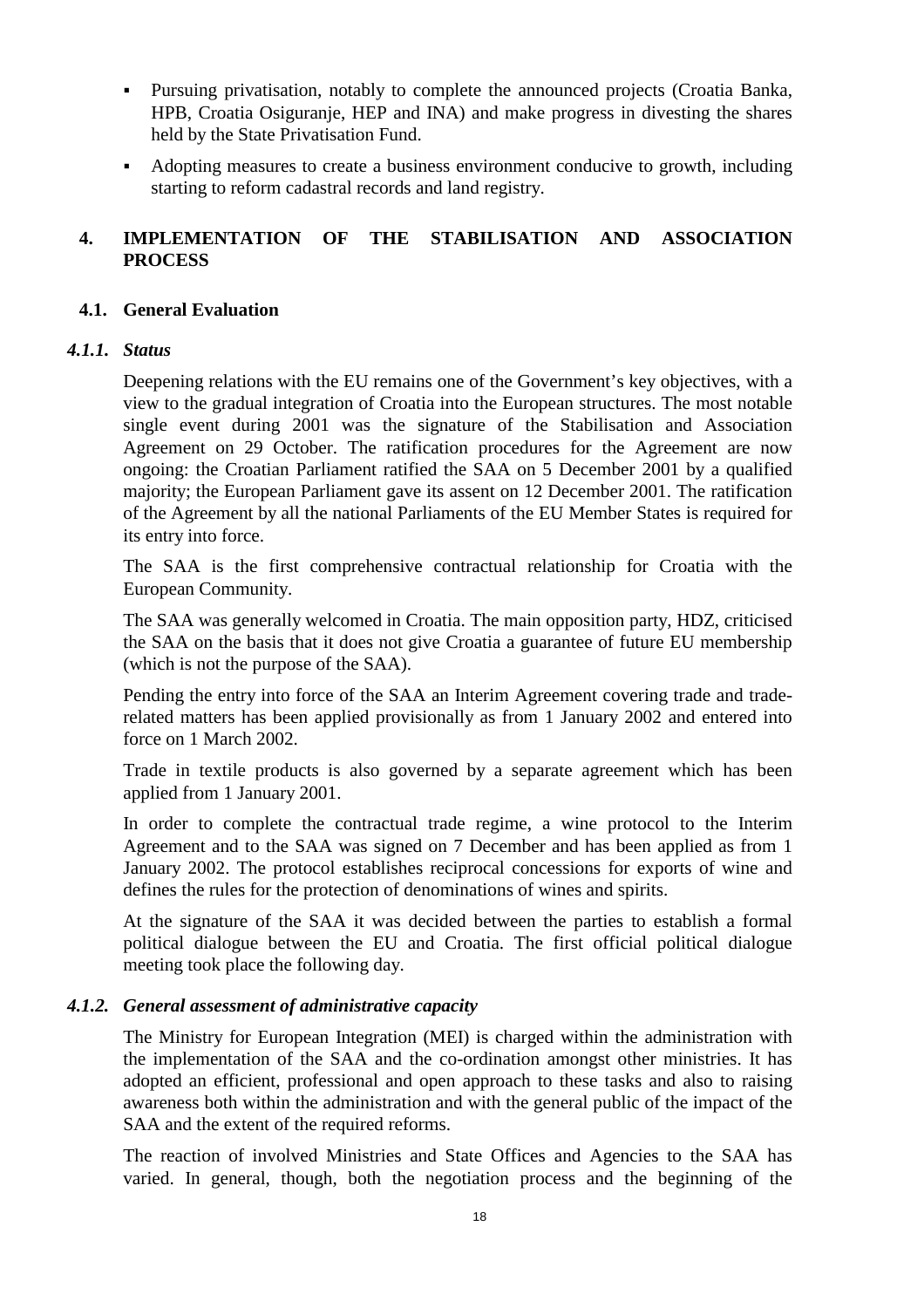<span id="page-18-0"></span>implementation phase seem to have stimulated the involvement of a wide range of Ministries. There is, however, a lack of capacity, in terms of staff numbers and more specifically in terms of a lack of proper expertise, in many sectors which are faced with making domestic reforms compatible with EU standards and with the gradual implementation of the EC *acquis*.

#### *4.1.3. Impact of the SAA/Interim Agreement on reform*

With the SAA Croatia has accepted wide-ranging obligations, the implementation of which will require substantial efforts, beginning with structural reforms in a number of sectors.

With the application of the Interim Agreement having begun only in January 2002, it is too soon to make any evaluation of its implementation. In October 2001 the Government adopted an action plan for the implementation of the SAA, defining for each ministry the measures to be taken and setting a clear time frame. The plan was the result of a coordinated effort by all ministries, agencies and other concerned administrative entities and will be monitored by the MEI.

The existence of the action plan is encouraging in that it shows the seriousness of the commitment by the Government, as well as general awareness and ownership. However, the timetable, which would require that 70% of the EC *acquis* be transposed within two years, appears highly ambitious and, in the light of experience elsewhere, potentially unrealistic.

## **4.2. Internal Market and Trade**

*Croatia has the capacity to implement the obligations accepted in the framework of the SAA/Interim Agreement. The implementation of the first tranche of trade concessions, from 1 January 2002, has not raised problems so far.*

*The Government is actively working on the development of legislative harmonisation strategies and has begun gradual implementation in the field of trade-related legislation. A long-term commitment to this demanding process is needed.*

*Croatia has started to establish the necessary inter-ministerial co-ordination mechanisms. The capacity of the Ministry for European Integration, the co-ordinator of the SAA/Interim Agreement implementation process, has been substantially reinforced. Efforts need to be made to create/strengthen administrative capacity in all line Ministries, Agencies and Offices that will be involved in the process of harmonisation with European legislation and practices, starting with areas where contractual obligations already exist.*

## *4.2.1. Movement of Goods*

Croatia has made substantial progress in the liberalisation of its trade regime. A radical reduction of trade barriers has taken place, following WTO accession in July 2000, the conclusion of several free trade agreements (FTA) with neighbouring countries, and finally the application of the Interim Agreement with the European Community.

In line with the obligations within the WTO framework, Croatia committed itself to a phased reduction, over the period to 2005, of import duties for industrial and agricultural products to a level close to that applied by several OECD countries. Croatia has abolished all export restrictions, as well as quantitative restrictions or measures having equivalent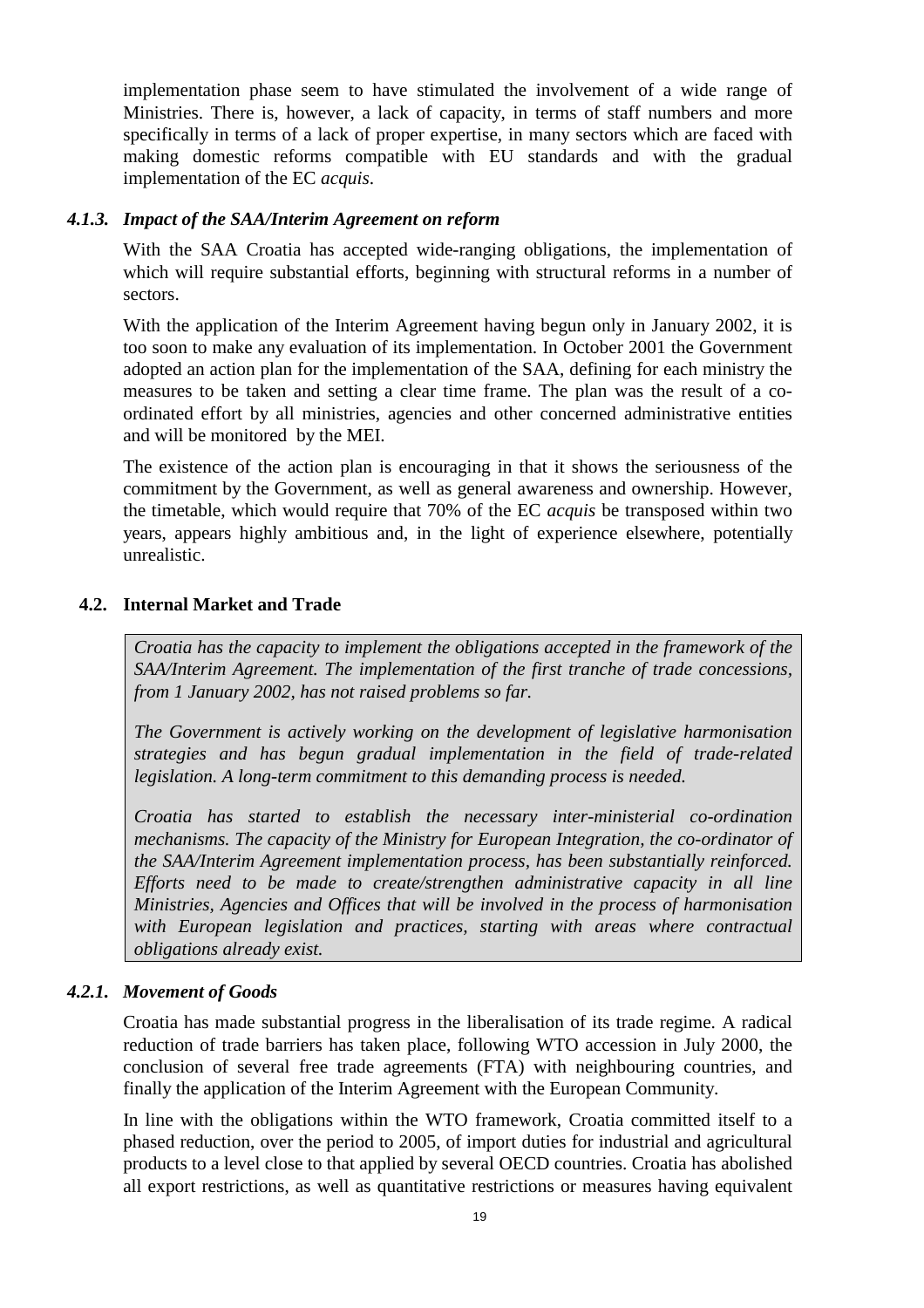effect. Croatia has made rapid progress towards the commitments it undertook with the signature of the Stability Pact Memorandum of Understanding. Following the Government's enthusiasm in concluding Free Trade Agreements with its major trading partners, more than 90% of Croatia's trade is currently covered by preferential trade agreements. Croatia is linked by FTAs to BiH, the Former Yugoslav Republic of Macedonia, Hungary, Slovenia, Bulgaria, Czech Republic, Poland, Slovakia and EFTA. A FTA was signed with Turkey in March 2002 and is waiting for conclusion. Negotiations are ongoing with Albania, FRY and Romania.

In EC/Croatia trade relations, Croatia has benefited from very advantageous autonomous trade preferences granted by the European Community to the SAP countries. This regime has been confirmed and given contractual status by the SAA and the Interim Agreement, with further improved concessions for fisheries products. The current position is, therefore, that Croatia has duty-free access, without any quantitative restrictions, for its exports to the Community of all industrial products, all processed agricultural products and agricultural products with the exception of baby beef and wine, which are subject to tariff quotas, and bovine meat, which is excluded from preferential treatment. Fisheries products are also granted important preferences. From its side, Croatia has agreed to dismantle gradually its trade barriers on imports from EU Member States and to create a free trade area over a six-year transitional period. Croatia began by liberalising some 77% of trade in industrial goods as from  $1<sup>st</sup>$  January 2002. Full liberalisation for textiles and steel products will take place by  $1<sup>st</sup>$  January 2006, and by  $1<sup>st</sup>$  January 2007 for all other industrial products. 75% of trade in agricultural products will be liberalised by  $1<sup>st</sup>$  January 2006; 41% by the elimination of customs duties and 34% by preferential treatment covering traditional trade. Processed agricultural and fisheries products will also be fully liberalised by the end of the transitional period.

The implementation of the Interim Agreement should have a significant impact on the Croatian economy, since Croatia's major trading partners are EU member states (in order of importance Italy, Germany and Austria). Trade with the EU represents 54% of Croatia's trade flow, both imports and exports<sup>3</sup>. Croatia's exports to the EU remain the highest in the region, which makes Croatia by far the most significant beneficiary of EC trade liberalisation. However, the amounts remain very low in comparison to trade flow from central European countries. The trade balance remains heavily negative for Croatia due to the substantial reduction in Croatia's overall export level following its loss of international competitiveness – due essentially to wage growth above productivity growth, delayed enterprise restructuring and insider privatisation. The trend now seems to be slowly improving however.

Industrial products represent the bulk of Croatian trade. The main exports are textiles, chemicals and shipbuilding. The main imports include machinery and electrical equipment.

Agricultural products continue to be uncompetitive on European markets, with a trade balance largely positive for the EU. The sector represents 10% of Croatia's total imports (of which 42% comes from EU member states), and 14% of total exports (of which 10%

<sup>&</sup>lt;sup>3</sup> In terms of trade value, EU exports to Croatia for the years 1998, 1999 and 2000 amounted to  $64.4$  bn,  $64$  bn, and  $64.6$  bn respectively. The figure for the first nine months of 2001 is  $63.9$  billion. In percentage terms this represents around 0.5% of total EU exports to the rest of the world. Over the same years, Croatian exports to the EU totalled  $61.8$  bn,  $61.9$  bn and  $62.2$  bn respectively. Exports for the first nine months of 2001 should amount to  $61.85$  bn. In percentage terms this is around 0.2% of total EU imports from the rest of the world.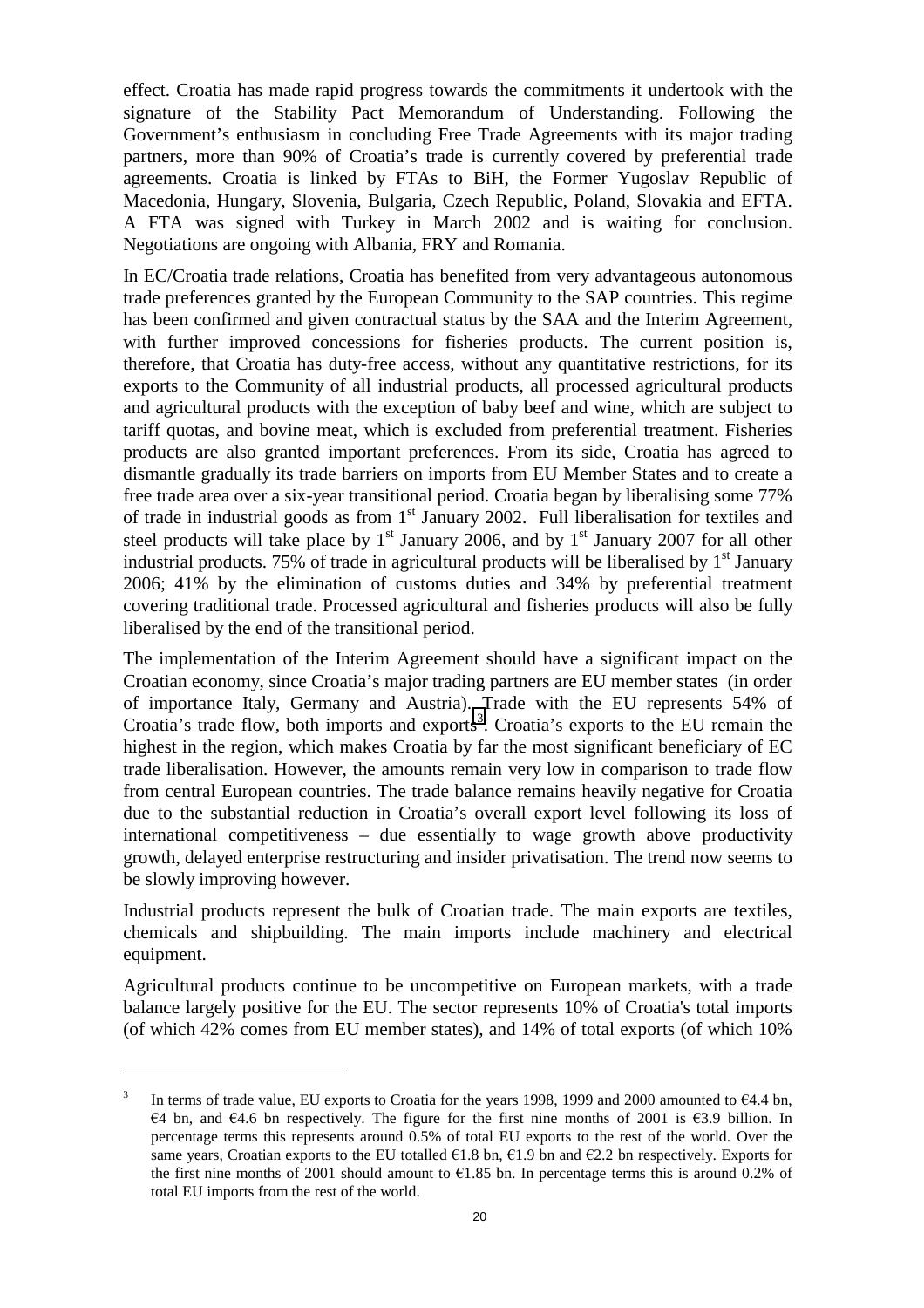goes to EU markets). Since this sector was previously subject to high protection it is claimed to be the most sensitive to trade liberalisation.

Under the SAA Croatia accepted the obligation to gradually adapt its legislation in the field of **standardisation, metrology and accreditation** to Community technical regulations and procedures. Given the importance of these for trade liberalisation, such harmonisation should begin as early as possible.

The current legislative framework for the establishment of technical standards and certification (mainly consisting of a 1996 Law on Standardisation) needs to be substantially modified to be consistent with EC standards. A working group composed of the State Bureau for Standardisation and Metrology (SBSM), the Ministry for European Integration and the Office for Legislation is currently elaborating a National Strategy on compliance of technical legislation, which it is expected to finalise soon. Work on the modification of the whole legislative framework has already started and a set of key acts is being prepared. The Government has decided to postpone preparation of a new Law on Metrology until new Community legislation in this area is adopted.

The SBSM is responsible for the preparation, the adoption and the application of Croatian standards, accreditation and certification of products and legal metrology. It is an affiliated member of CEN, CENELEC and ETSI. It has established a number of technical committees involving some 2000 experts to help it in its work.

Many of the old Yugoslav standards are still valid, since they have not been replaced or cancelled, but they are ignored in practical terms. So far, a total of 2300 European standards have been integrated into the Croatian system (representing 24% of existing CEN standards, 12% of existing CENELEC standards and a number of ETSI standards), most of them during 2000 and 2001. However, the application of standards is still not mandatory in Croatia. In terms of certification activities, there are 11 accredited laboratories in Croatia, with ten more laboratories in the process of obtaining a license.

Under the SAA Croatia has committed itself to harmonising its legislation in the field of **consumer protection** to that in force in the EC, and to promoting a policy of active consumer protection including legal protection for consumers.

The existing Croatian legislation is fragmented, with no framework legislation on consumer rights and the only references to such rights being indirect and in a number of different acts. As a result, consumer protection is weak. No major developments can be expected before a clear legal basis is adopted.

The Ministry of Economy, in close co-operation with the State Inspectorate and with the active involvement of two major Croatian consumers organisations, Croatian Association for Consumer Protection (CACP) and Potrošać, has been working towards a substantial revision and reorganisation of the legislative framework since July 1998. A draft Consumer Protection Act, which the Government says is aligned to Community legislation, is under Parliamentary procedure with a deadline of June 2002 set for its adoption.

A draft Food Act, which was expected to be adopted by March 2002, is also under preparation.

#### *4.2.2. Movement of persons, services and right of establishment*

The SAA includes detailed obligations relating to the right of establishment and the supply of services, in order to create a free trade area which also includes services. These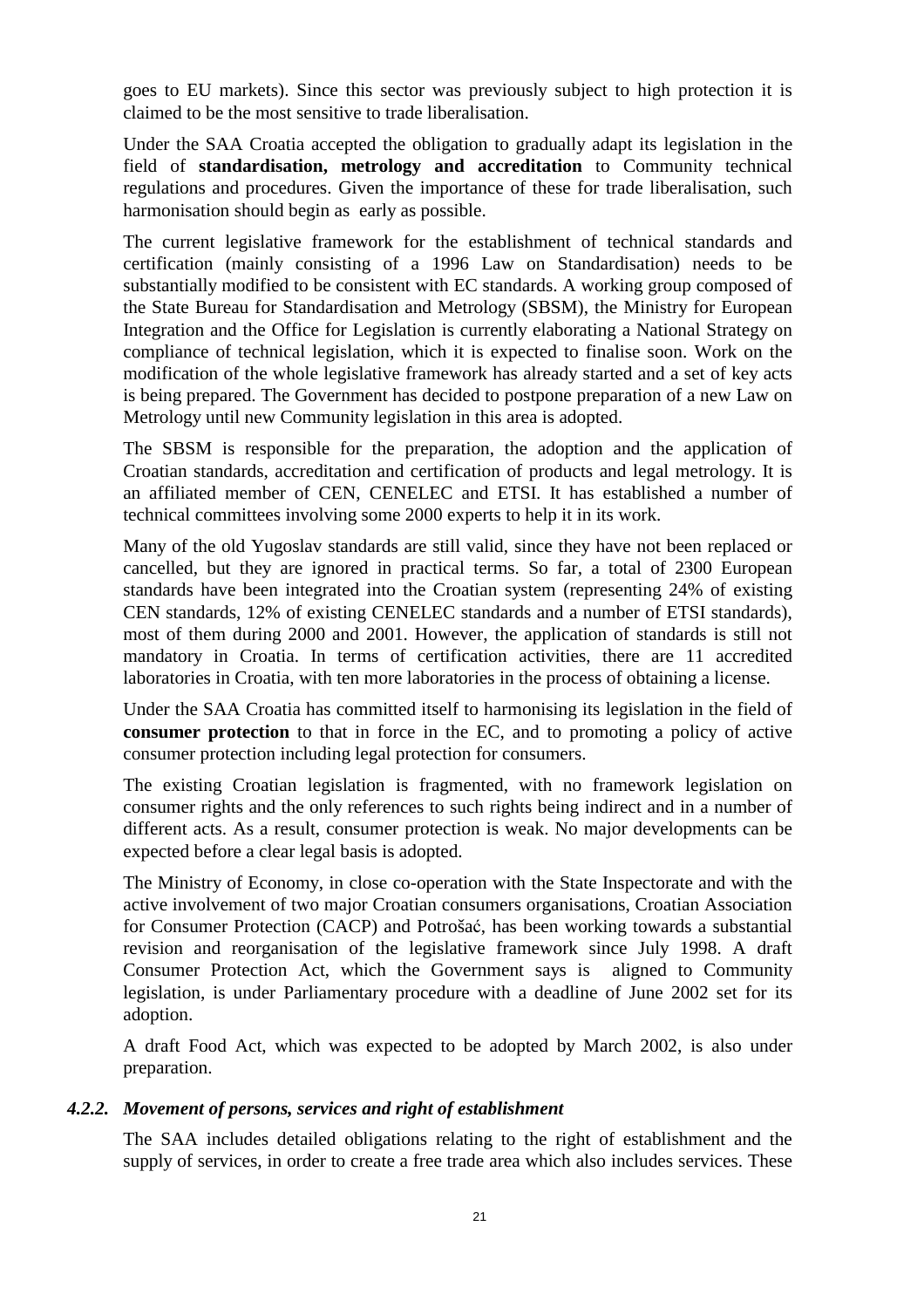obligations, excluding free road transit traffic, will only be applicable upon entry into force of the SAA, not being part of the Interim Agreement.

Croatia represents up to 70% of the region's exports of services. With an average increase of 10.7% on exports and 9.7% on imports, the service sector has been opening fast and performed well. Croatia has already started services liberalisation within the context of its WTO membership. Further efforts still need to be made to complete the privatisation process and build up the relevant institutional capacity. In the financial sector, privatisation of major state-owned banking and insurance companies is advancing.

Access by foreign companies has been liberalised by according foreign investors are accorded the same treatment as national investors in the exercise of their business activities. Under the Company Law there are no regulatory differences between domestic and foreign investors in the exercise of their business activities. However, a number of practical problems linked to the proper implementation of the legislation still exist, notably the heavy administrative procedures. In addition, legal uncertainty over property rights and ownership of assets contributes to the difficulty of access by foreign companies to the Croatian market. Work has continued on the establishment of a comprehensive legislative framework for the facilitation and protection of investments.

Approximation to the EC *acquis* in this area has already started and a number of the necessary institutions have been set up and are operational. Legislation on Company Law and Accountancy are being harmonised with the relevant EC Directives and the International Accountancy Standards, but substantial progress still needs to be made. For example, in certain areas such as data protection, no comprehensive legislative framework yet exists, although it may, as in that case, be under preparation.

#### *4.2.3. Movement of capital*

The SAA contains obligations in terms of liberalisation of capital movements which are not included in the Interim Agreement.

Croatia has liberalised current payments according to Article VIII of the IMF Agreement and will not have problems in implementing the Interim Agreement obligations in terms of free current payments.

As regards inward movements, Croatia has abolished exchange controls on direct investments (including the repatriation of profits and capital invested) and, with some exceptions, portfolio investments. However, it still maintains restrictions on the acquisition of real estate by foreigners, including foreign companies. The SAA sets out that within a transitional period of four years from the entry into force of the agreement the existing legislation should be modified to completely liberalise property rights. In addition to property rights, there are also restrictions on the establishment of companies and on the operations of companies already established in Croatia. This relates, concretely, to such things as obtaining permits to acquire real estate necessary for business and engaging key personnel from abroad.

#### *4.2.4. Customs*

The Customs Service in Croatia appears to be relatively well-developed given its relative youth (having been established only in the early 1990s). It is under the responsibility of the Minister of Finance and comprises a headquarters, 10 customs houses and 158 local offices. A reorganisation of the service to increase professionalism and efficiency is currently under discussion. Basic customs legislation is in force, with a new customs code consistent with the EC *acquis* having been adopted in 2000 and a modification of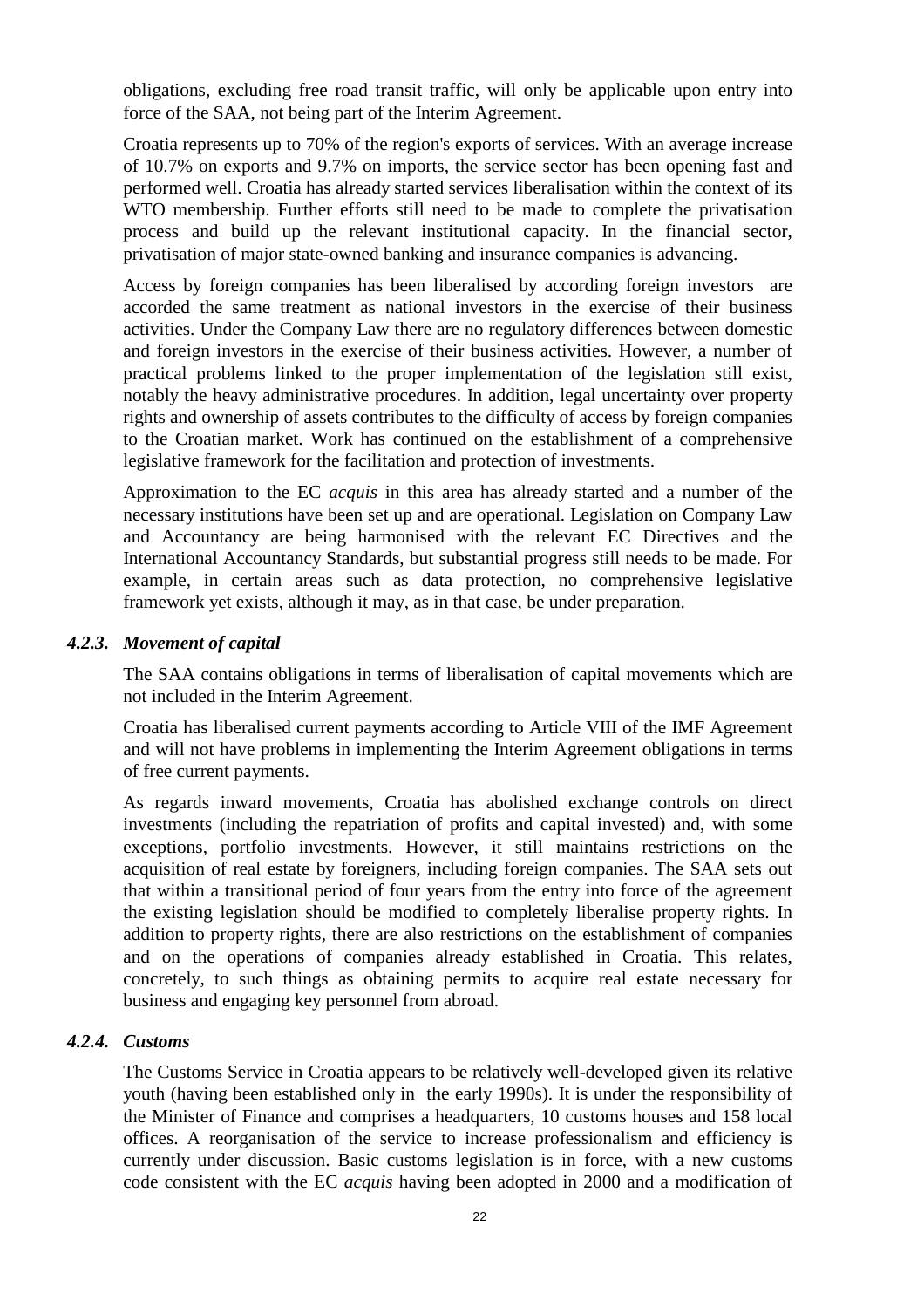the legislative framework for the implementation of the obligations of the Interim Agreement having been adopted in December 2001. However, serious problems remain in the enforcement capacity of the Service, creating difficulties in the collection of customs duties and in clearance procedures. The lack of specialised training of customs officers is one of the reasons for lack of enforcement. A co-ordination centre to address other weaknesses has been established but it does not include investigation, intelligence and anti-smuggling units. IT development within the Customs Service is proceeding but further effort is needed to put in place an appropriate, modern system. The customs infrastructure at border crossing points has been improved but still requires further investment.

#### *4.2.5. Competition and state aid*

The SAA, in article 70, provides for the application, in the trade relations between Croatia and the EC, of a competition and state aid regime based on Community legislation, and aligned with the Community *acquis*. This provision is included in the Interim Agreement and therefore has already entered into force.

Competition in Croatia is currently regulated by a legislative framework (adopted in June 1995 and amended in 1997 and 1998) which was inspired by European legislation. An independent authority, the Agency for the Protection of Market Competition, was created in 1995, and is directly responsible to Parliament. It has responsibility for enforcement of the existing legislation. Further harmonisation is required and the Agency is well advanced in drafting a new Competition Act, expected to be presented soon to the Government, to achieve this. Work is also ongoing on the drafting of a merger regulation (expected by March 2002).

The enforcement of competition policy is, however, much more problematic than establishing the necessary legislative framework, and serious efforts are needed in this area. The human resources situation in the Agency needs to be urgently addressed, as does the development of the necessary technical infrastructure. The Agency currently employs 16 people and has not had any increase of staff since its establishment. It is planned to increase the number of staff to 50 over a period of three years, but no resources to achieve this have been earmarked in the 2002 budget. Despite the lack of resources, the Agency's activity has increased substantially; from 61 decisions issued in 1997 to 346 decisions in 1998 and 627 decisions in 1999. Most of these concerned cartel agreements and abuse of dominant position. The control of mergers by the Agency is still very limited.

The Government has not yet defined a clear and transparent policy on state aids and a detailed inventory of existing aids does not exist. A working group led by the Ministry of Finance is currently preparing a comprehensive draft State Aid Act which it expects to finalise soon. This legislation must be in line with the EC *acquis*. The Act will establish an independent state aid agency which, according to the obligations undertaken within the Interim Agreement, should be operational at the latest by the end of 2002. It is not yet decided whether Croatia will choose a one-level or two-level entity. Whatever decision is taken, the existence of an appropriate internal capacity and availability of trained and experienced staff will be essential to ensure the proper implementation of the new legislative framework.

#### *4.2.6. Public procurement*

Under article 72 of the SAA, Croatia committed itself to granting Community companies established in Croatia access to public contracts from the entry into force of the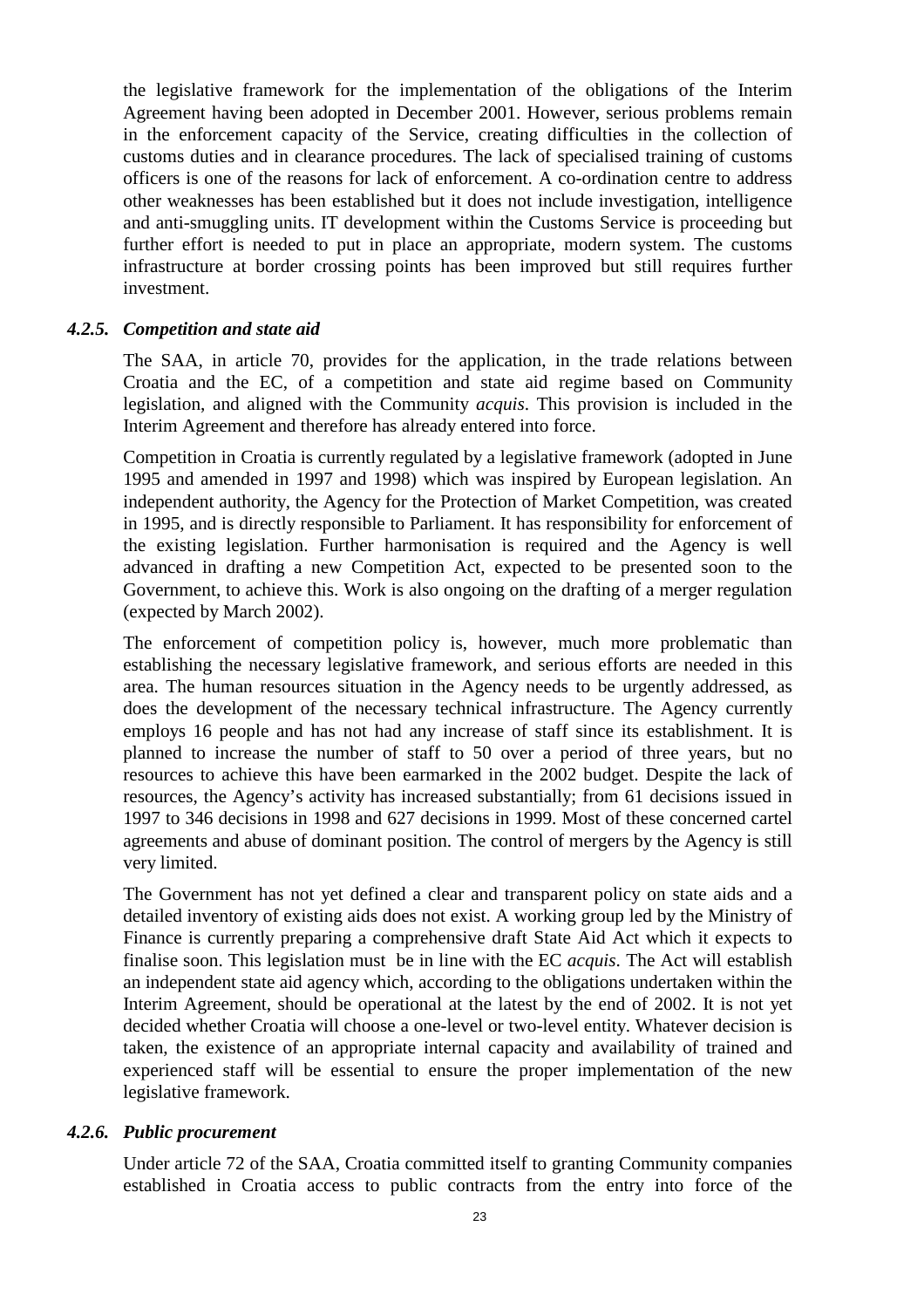Agreement. For Community companies not established in Croatia a transitional period of three years from the entry into force of the Agreement is provided.

The existing legislative framework for public procurement dates from 1998 and is only partially consistent with EC legislation. Harmonisation with the acquis has started, with a new Public Procurement Act entering into force on 1 January 2002. According to this Act, public procurement functions have been decentralised, and a State Office for Public Procurement will replace the existing department for procurement and informatisation in the Ministry of Finance as the competent authority for the supervision and monitoring of procurement procedures. The major change resulting from the new legislation is that, as a general rule, goods and services exceeding a value of  $\epsilon$ 28,000 (half the amount previously applicable) will be subject to public tenders. Special procedures are permitted in poorly specified "exceptional circumstances". Specific rules for transparency and publicity are provided, including an obligation to publish tenders exceeding  $\epsilon$ 200,000 in the Croatian official publications as well as in the Official Journal of the European Community. The legislation applies to all public administration entities, including central and local government, entities owned by the state, legal entities using public resources or those financed from extra-budgetary funds such as the pension, health insurance and employment funds. The legislation allows national preferences only in exceptional, specified cases. It also establishes a detailed procedure to oppose decisions on tenders.

There is a need to strengthen the administrative capacity in this sector, by adequate staffing of the competent authority and training of that staff, and an increased transparency in procedures.

#### *4.2.7. Intellectual, industrial and commercial property rights*

The SAA, in article 71, obliges Croatia within a transitional period of three years to take the necessary measures to guarantee a level of protection of intellectual, industrial and commercial property rights similar to that existing in the Community. This provision is included in the Interim Agreement and therefore has already entered into force.

Legislation in this sector is reasonably well developed in Croatia, following the adoption, after Croatia's accession to the WTO, of a set of legislative measures which are said to be in compliance with WTO/TRIPS provisions and to differing degrees with the corresponding Community legislation. Croatia has also been a member of the World Intellectual Property Organisation (WIPO) since October 1991 and is a party to all the major international conventions in this fields (including all the conventions listed in the SAA).

A State Intellectual Property Office (SIPO) was founded in 1991. Its capacity was substantially increased at the end of 1996 when its competence was extended to cover industrial and commercial property as well as intellectual property. However a further increase in qualified staff from the current 95 and improved technical infrastructure is still necessary.

The SIPO has begun to establish an inventory of existing legislation and delivered some preliminary first results in November 2001. According to the Government's Action Plan for the implementation of the SAA, the review will be completed at the latest by December 2002. Croatia is in the process of defining its strategy to guarantee a similar level of protection as in the Community legislation, including with regard to law enforcement. Further amendments to the copyright law are expected in 2003.

Croatia is not yet a party to the European Patent Convention, although discussions are ongoing on a Co-operation and Extension Agreement which would be an interim solution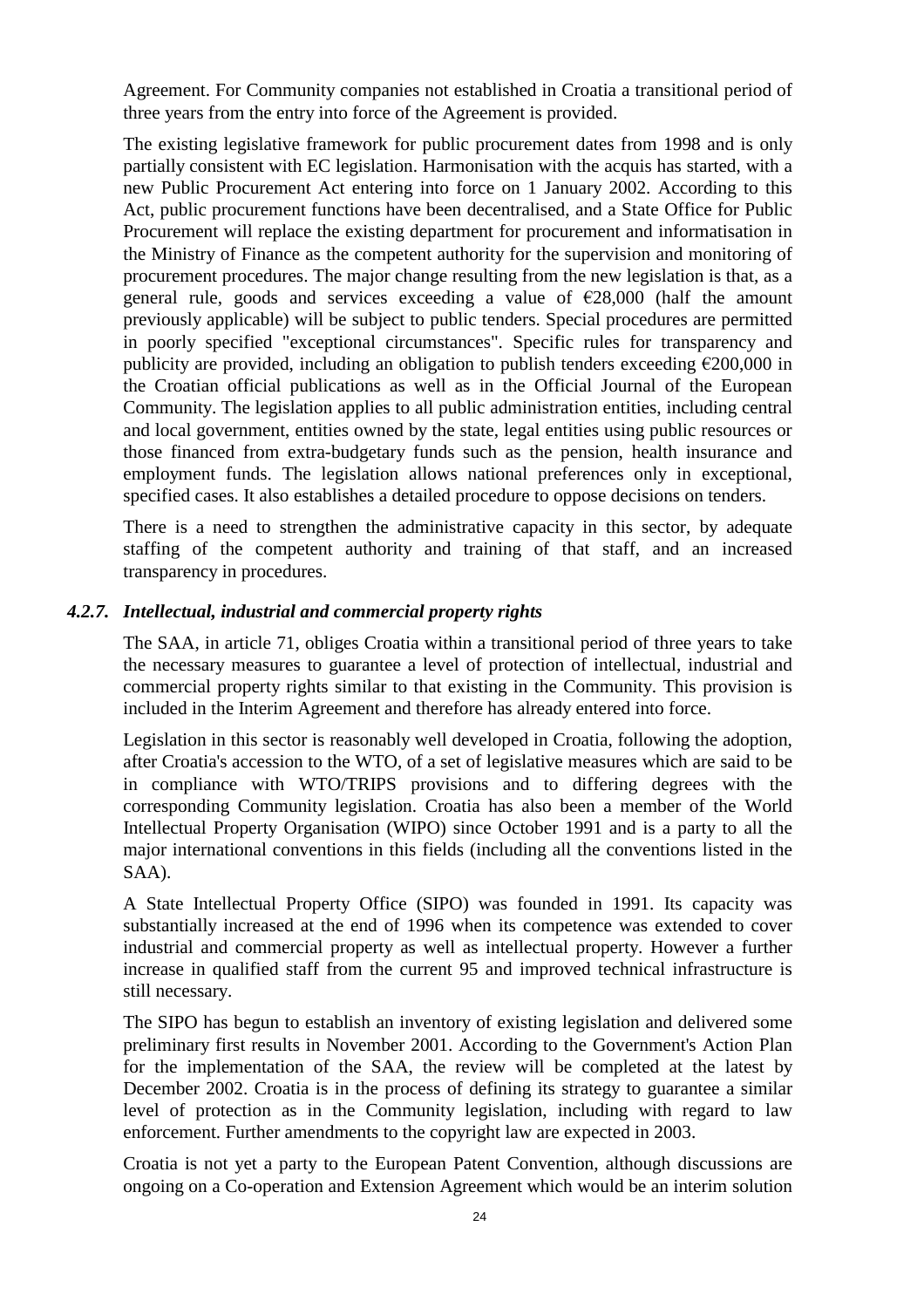<span id="page-24-0"></span>while awaiting accession to the Convention. In advance of the accession, the European Patent Office (EPO) plans to start active co-operation with the Croatian office, through offering training to its staff and conducting an evaluation of its needs to increase its administrative capacity and efficiency.

As regards law enforcement, there are four trade courts dealing with IP cases. Appeals against their decisions are examined by the High Trade Court in Zagreb. A number of remedies may be ordered by the judicial authorities, such as injunctions, damages, destruction or alteration of infringing goods and materials, publication of the judgement, moral and punitive damages. Criminal procedures are also available under certain conditions. Finally, provisional and border measures are provided by the law. It remains crucial that Croatia ensures effective application of these regulations and thereby provides for effective action against piracy and counterfeiting.

#### **4.3. Sectoral Policies**

#### *4.3.1. Industry and SMEs*

The Government has adopted a long-term development programme for SMEs to encourage the activities of small businesses, given their importance for economic restructuring and job creation. The small business sector contributes some 45% of GDP and is slowly starting to show some signs of dynamism, in particular by comparison with the increasingly difficult situation of the big industry. But the sector still faces significant hurdles, in particular its limited international competitiveness and concentration of production on domestic supply.

There are still a number of "internal" obstacles which constrain enterprises' operations and their further development, notably difficulties with financial institutions, the absence of adequate institutional support, and the lack of managerial skills. In addition, slow legal enforcement procedures, fragmented administrative responsibilities and land registration problems are general impediments to private sector development. There is therefore a need to develop and implement a comprehensive private sector development policy.

#### *4.3.2. Agriculture*

Agriculture still occupies an important place in economy and society. Family farms prevail, with a high level of fragmentation of the land and with 70% of farm households owning less than 3 ha. Formerly socially-owned "agrokombinats" are at various stages of restructuring, privatisation or restitution. The transition to a market economy and extensive war damage have both impacted strongly on the performance of the sector. The pace of reform has been slow and substantial structural reforms are still needed to cope with competitive pressure. As a step towards this, a legislative framework has been adopted which accelerates the distribution of agricultural land, modifies the tax system, encourages state investments in the sector and favours the development of agricultural tourism and health food industry. The Government has so far failed to adopt the regulations needed to implement the reforms foreseen. The Government has, however, started working on a modification of the incentives schemes to encourage structural reforms in the sector.

#### *4.3.3. Environment*

Croatia has many environmental problems and existing environmental institutions remain under-resourced to deal with them. Many ecologically fragile areas of high biodiversity value are being degraded due to unsuitable development or encroachment into protected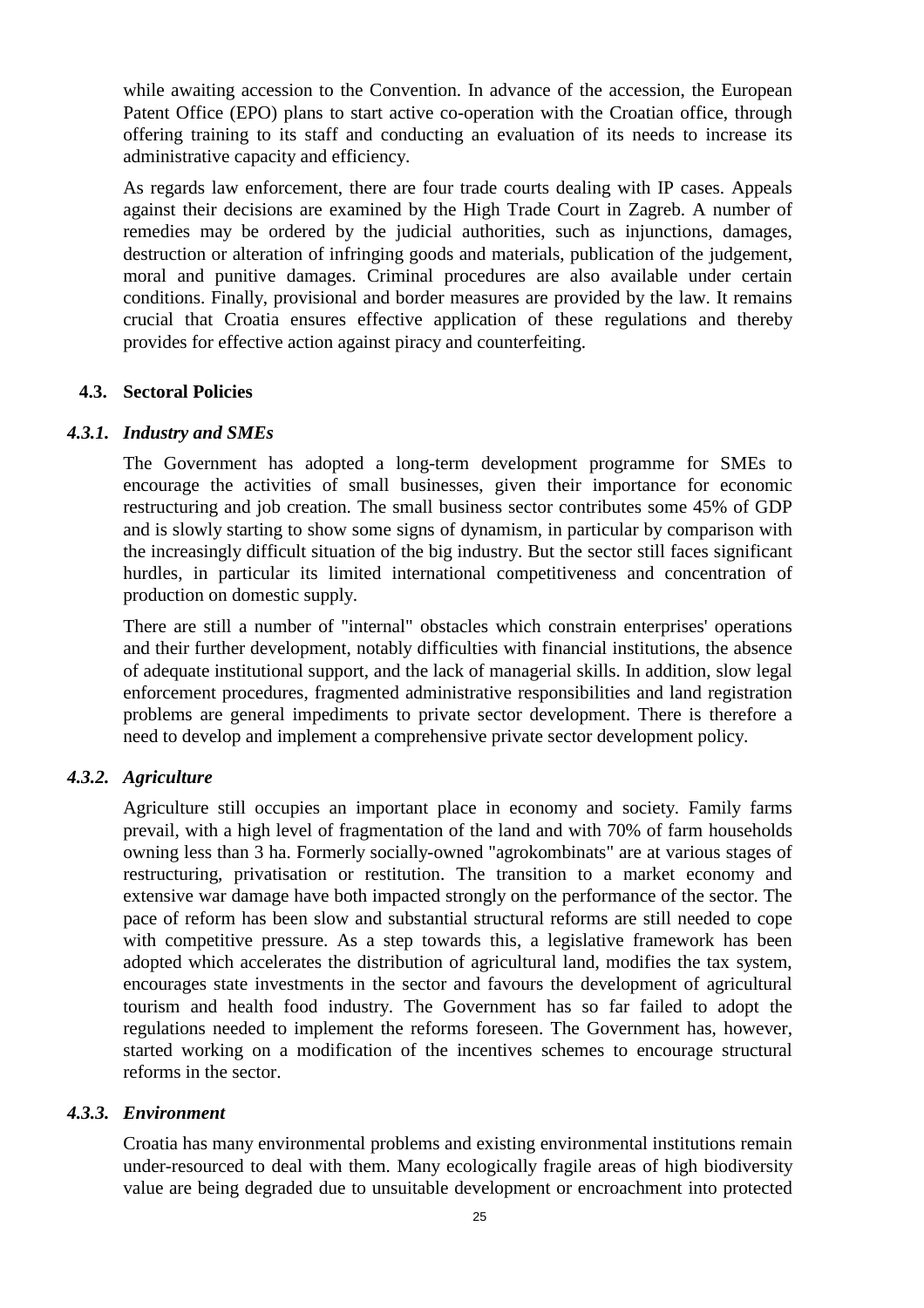areas. The public is not sensitised to existing or potential environmental problems and civil society has so far had a minimal impact in field of environmental protection. However, positive steps have been taken with the adoption in December 2001 of a National Environment Action Plan (NEAP). The 2002 budget foresees a 10% reduction in environmental spending, but the planned expenditure seem more rationalised than has been the case previously and focused on the priorities defined in the NEAP. Co-operation with neighbouring countries on environmental issues has improved. Croatia is a signatory of the Ministerial declaration on increased co-operation on water protection in the Danube and Black Sea regions.

#### *4.3.4. Infrastructure*

**Transport.** Croatia is an important transit country for road, rail and combined Community traffic. The SAA includes a protocol on land transport, and the provisions directly linked to transit have been included in the Interim Agreement.

The SAA obliges Croatia to completely liberalise transit traffic across Croatia and the Community as a whole, while guaranteeing non-discriminatory treatment for Croatian lorries in the ecopoints system which applies to Community lorries when transiting Austria.

Croatia should ensure the full implementation of those infrastructure projects associated with transit traffic which have been identified as being of common interest. Construction of two of these, the Zagreb-Split and Zagreb-Rijeka motorways, has already started and projects on Corridor X (Slovenia-Zagreb- Serbian border) are being prepared.

The part of the *acquis* relating to road transport charges and technical and social legislation must be a priority for Croatia in its process of legal harmonisation. Appropriate conditions for establishment and services in inland navigation and air transport should be guaranteed.

**Energy.** Croatia has a potentially crucial role in the regional energy sector, particularly in the development of regional energy interconnections (physical infrastructures and markets) in the oil, gas and power sectors. The SAA specifically provides for improved co-operation in the formulation and planning of energy policy, including modernisation of infrastructures, improvement of supply and increasing efficiency.

The energy sector needs restructuring to allow Croatia to integrate with common European practices. Two vertically integrated companies, HEP (electricity) and INA (oil and gas), currently dominate their sectors, enjoying a quasi-monopolistic position (the only exception being some retail petrol stations). In spite of their dominant position, the financial performance of both companies remains disappointing. This can partly be attributed to insufficient investment, which leaves them with obsolete infrastructure which has a strong negative impact on productivity and the quality of services. The main problems in the energy sector as a whole are linked to low competitiveness, declining domestic oil and gas production and an increasing dependence on import of energy*.* Domestic oil output has fallen during the last years and around two-thirds of crude oil consumption is now imported, some of it from fields operated by INA abroad. The balance between production and consumption of gas is also negative, with some 30% of domestic needs covered with imports from Russia. Although domestic electricity generation has grown, consumption has been rising even more rapidly.

A long term strategy for energy sector development has recently been adopted, to try to increase efficiency, diversify energy sources, support the development of renewable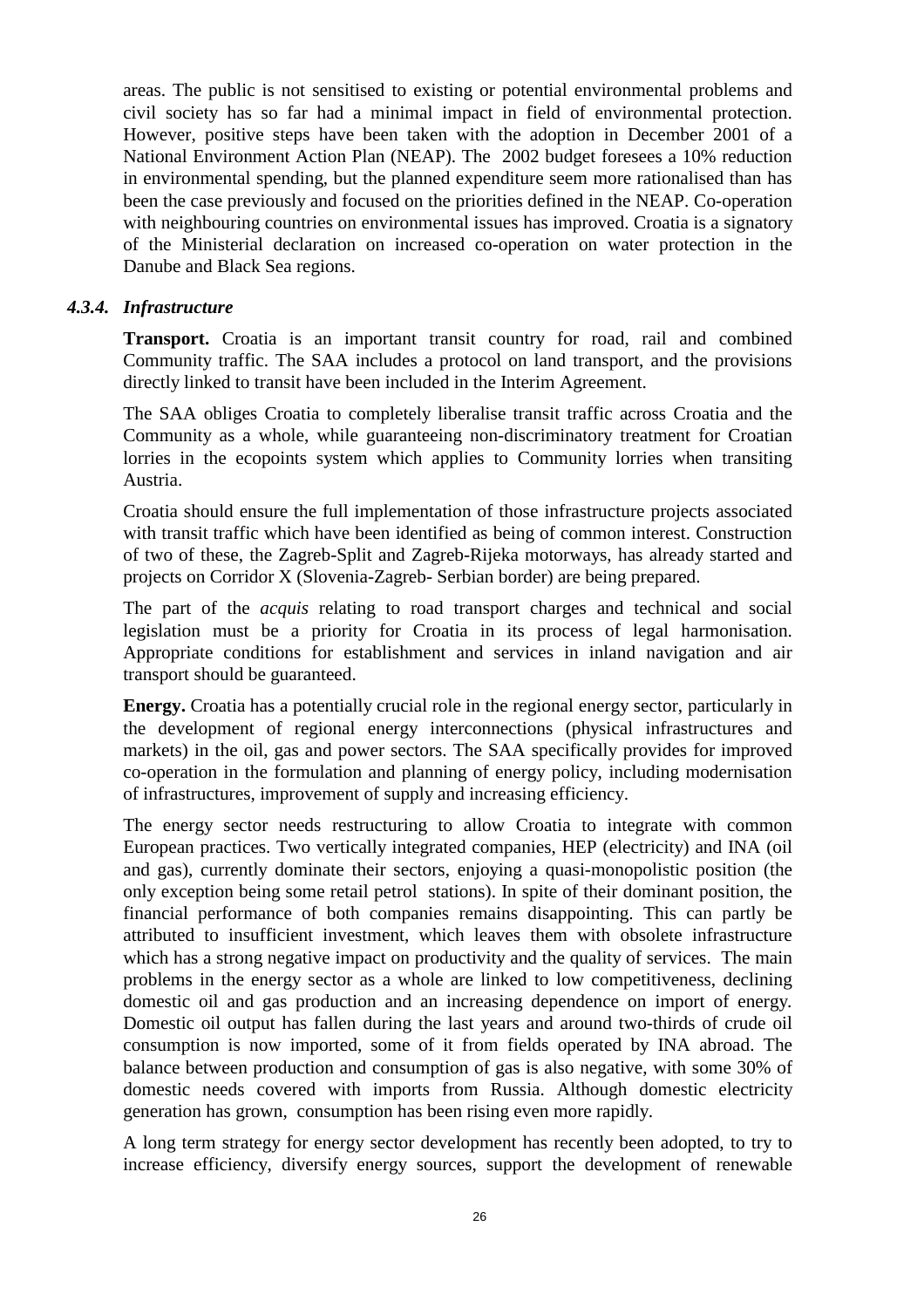<span id="page-26-0"></span>resources, improve safety of energy supply, develop a better price policy and ensure environmental protection. It is too early to assess the impact of this strategy.

**Telecommunications.** Looking at electronic communications infrastructures, the fixedline telephone network in Croatia has been almost fully digitalised and telepenetration has reached 34 lines per 100 inhabitants, which is high compared to other countries of the region. The penetration of mobile services has more than tripled over the year 2000 to 23 mobiles per 100 inhabitants.

Important steps towards compatibility with the EC *acquis* were taken in July 2001 with the modification of the Telecommunications Law. The new legislation created a twolevel entity in the National Regulatory Authority. The first level is the Institute for Telecommunications, an expert body responsible for all preparatory activity. The second level is the Council for Telecommunications, whose seven members were appointed in December. Full liberalisation of the sector is planned for 1 January 2003, which requires appropriate capacity in the regulatory authority.

#### **4.4. Cooperation in Justice and Home Affairs**

*Croatia is committed under the SAA to fostering co-operation in justice and home affairs domestically and internationally.*

*However, severe shortcomings exist, both in the legislative framework and in the administrative capacity to deal with key areas, in particular asylum and the fight against organised crime. Illegal trafficking in and through Croatia is of increasing concern.*

#### *4.4.1. Visa, border control, asylum and migration*

The Government did not meet its own December 2001 deadline to produce a comprehensive review of the legislative framework covering these areas.

The **visa** regime is regulated by law and the Government is trying to harmonise as far as possible its regime with Schengen. The list of countries whose citizens need a visa to enter Croatia is largely the same as the list established by the European Community.

Croatia still has pending **border demarcation issues** with some of its neighbours. The green and blue borders with Slovenia have not been agreed. The border agreement of 1999 with BiH, although already applied, has not yet been ratified, and recent minor disputes which have arisen recently suggest that this issue needs to be resolved formally. There are also some questions in the definition of the borders with FRY, in particular Prevlaka.

With regard to **border management**, in parallel with strengthened border control by Slovenia on the joint border in preparation for the introduction of Schengen standards, the Croatian border police have started a more strict surveillance of border areas with Bosnia and Herzegovina, particularly in the Bihac area. The number of motorised and helicopter patrol teams in forestry areas has doubled and customs officials are applying strict controls on regular border crossings. Despite these measures, there were 17,038 illegal border crossings in the first nine months of 2001, indicating only a slight improvement in comparison with the previous year. Romanians are still the largest group of illegal immigrants (44%), followed by FRY Albanians (14%) and then Turks (12%). Iraq, former Yugoslav Republic of Macedonia, Moldavia and BiH are other important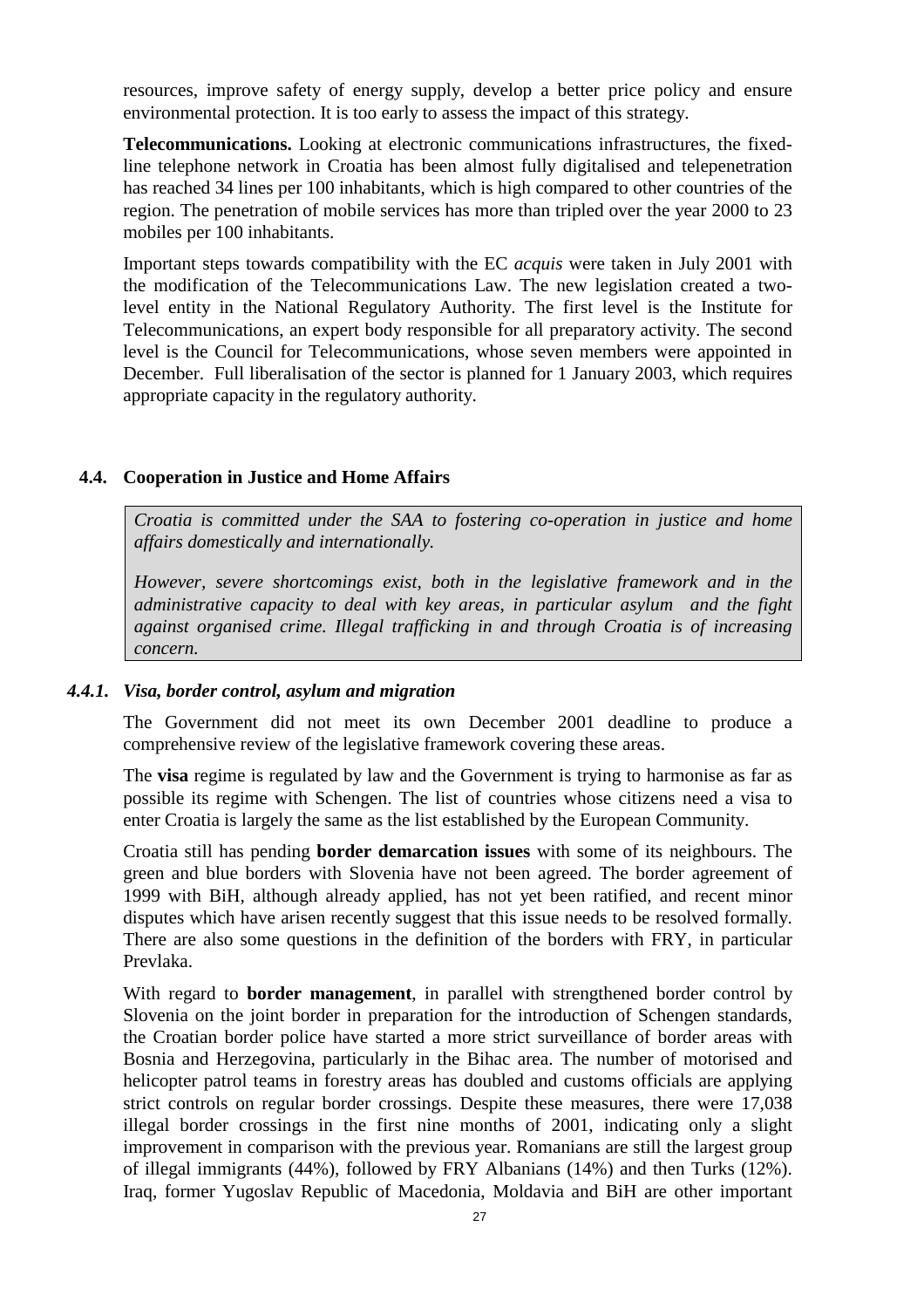countries of provenance. In the light of these figures, it is clear that border administration needs strong reinforcement, both in terms of human expertise and technical equipment.

The **asylum and migration regime**, including voluntary repatriation to and from Croatia, deportation and family unification, is at present defined by a variety of legal instruments.

The current legislative framework for third country asylum seekers is inadequate. A Law on **Asylum** to improve the situation is expected to be presented to the Parliament early in 2002. The main shortcomings of the existing legal provisions are the absence of established procedures for assessing applications and of procedures at borders for dealing with asylum seekers. Clear guidance needs to be given to border authorities, in particular to guarantee transparency of procedures and to ensure that the principle of nonrefoulement is respected. An interim asylum procedure, set up with the assistance of UNCHR in 1998, is at present used to assess applications but it does not cover local integration or the return of rejected asylum seekers and cannot therefore be seen as comprehensive. In addition the procedures it established are insufficient. Asylum seekers must currently file their application for asylum at the police precinct of Zagreb. The application is then registered by the Ministry of Interior (or the Office for Displaced Persons, Refugees and Returnees if the asylum seeker is from within the region), which examines applications on a case-by-case basis and issues decisions, after consultation with the Ministry for social affairs. Since 1997, when the first applications were submitted, no positive decisions have been given. Appeals against decisions can be filed with the Administrative Court but there have been very few cases so far. In practice, asylum seekers are treated as illegal aliens until an official request for asylum is made. They are accommodated either in a detention centre or in the UNHCR funded reception centre.

A new Department for Asylum and Aliens has been created in the Ministry of Interior, containing four divisions: Aliens' Status Issues, Asylum, Visa and responsibility for the Reception Center for Aliens. However, there is an overall lack of capacity in the asylum division in terms of equipment, human resources (three legal officers) and real expertise. Similarly, the police staff who receive and process asylum applications lack appropriate training. As a result, asylum procedures normally take up to six months which, considering the small number of applications and the superficial nature of the assessments, is too long. NGOs and lawyers are not yet skilled in providing legal assistance to refugees and asylum seekers. Such assistance would allow more challenges to be made and thereby help encourage change to the system.

As regards **migration**, a working group led by the Ministry of Interior has produced a first draft of a new Law on Foreigners. This draft needs to be revised to address better Croatia's migration specificities and trends as well as the latest developments in EU policy and legislation. Negative demographic trends and the need for increased foreign investment in Croatia should also be taken into account.

A joint declaration concerning closer regional and bilateral co-operation in the struggle against illegal migration and organised crime and for the harmonisation of prevention and implementation strategies was signed in Slovenia between the Ministers of the Interior of Croatia, Slovenia, Italy, Austria and Hungary. The five ministers defined, *inter alia*, a joint visa policy aligned with Schengen rules towards countries from which most illegal immigrants arrive. Other results of this declaration are that Croatian police will start joint patrols with colleagues on the other side of the borders and improve the exchange of data with these services.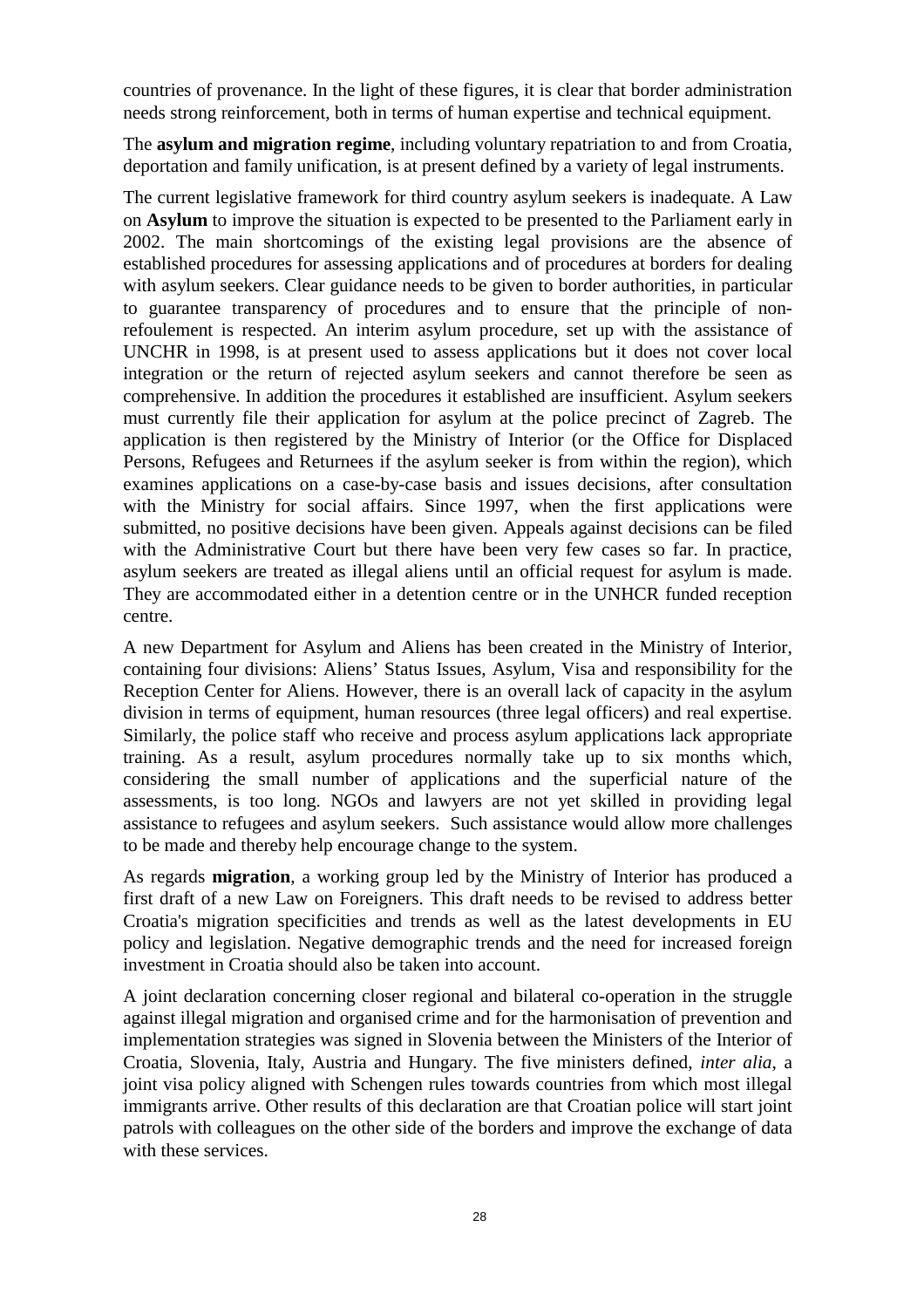Croatia has concluded re-admission agreements with eight Member States (in chronological order: Greece, France, Italy, Austria, Benelux and Sweden) and nine candidate countries (Hungary, Slovakia and Slovenia, Poland, the Czech Republic and the Baltics). Agreements have been signed with two SAP countries (former Yugoslav Republic of Macedonia and BiH, although the one with BiH requires revision). Negotiations are ongoing with three other EU MS (Spain, Denmark and Finland)<sup>4</sup>, two candidate countries (Bulgaria and Turkey) and the other two SAP countries. There is no information available on the number and status of re-admission agreements with countries with high migratory risks.

#### *4.4.2. Money laundering*

A largely satisfactory legislative framework to combat money laundering exists, shaped around the main international instruments which Croatia has ratified. The system does not allow the registration of an anonymous company or the opening of an anonymous bank account. A specific office for the prevention and combating of money laundering has existed within the Ministry of Finance since 1997. The office is trying to increase international co-operation and has already established links with some Member States and candidate countries. Croatia is also active within the relevant groups of the Council of Europe and as a member of the International Association of the Criminal Police (INTERPOL). In 1999 Council of Europe experts issued a positive evaluation of the efficiency of Croatia's measures to combat money laundering.

#### *4.4.3. Fight against organised crime and terrorism*

An important first step in the strategy to **fight corruption and organised crime** was the adoption in October 2001 of legislation reinforcing the institutional structures and establishing a new Office for the Fight Against Corruption and Organised Crime  $(USKOK)^5$ , in compliance with the conclusions of the Stability Pact Anti-Corruption Initiative. The Office will act as a specialised body for public prosecution, to make investigation, prosecution and sanctioning of corruption and organised crime more efficient. It will also be responsible for developing and implementing a strategy of education and prevention. Although these first steps are encouraging, much work remains to be done to develop the capacity to implement fully the established strategy and to make the Office operational.

Croatia is already a party to the Council of Europe Convention on laundering, search, seizure and confiscation of the proceeds of crime and to the Criminal Law Convention on Corruption. Croatia has also signed the United Nations Convention against Transnational Organised Crime and the two Protocols.

Croatia has recently joined the Council of Europe's "Group of States against Corruption" (GRECO).

Croatia is committed to intensifying co-operation with its neighbours to combat organised crime, including in the framework of various regional initiatives, notably in the fight against terrorism The USKOK has been given specific competence for organised crime. Croatia plans additional legislative measures to enhance the fight against

<sup>4</sup> The only MS with whom Croatia has not yet started negotiations on re-admission agreements are Germany, Ireland, Portugal and UK.

<sup>5</sup> The law providing for USKOK also introduces new instruments that should facilitate the state attorney's in obtaining evidence for prosecution, including instituting a "penitent witness" and the "right to block the property of a suspect".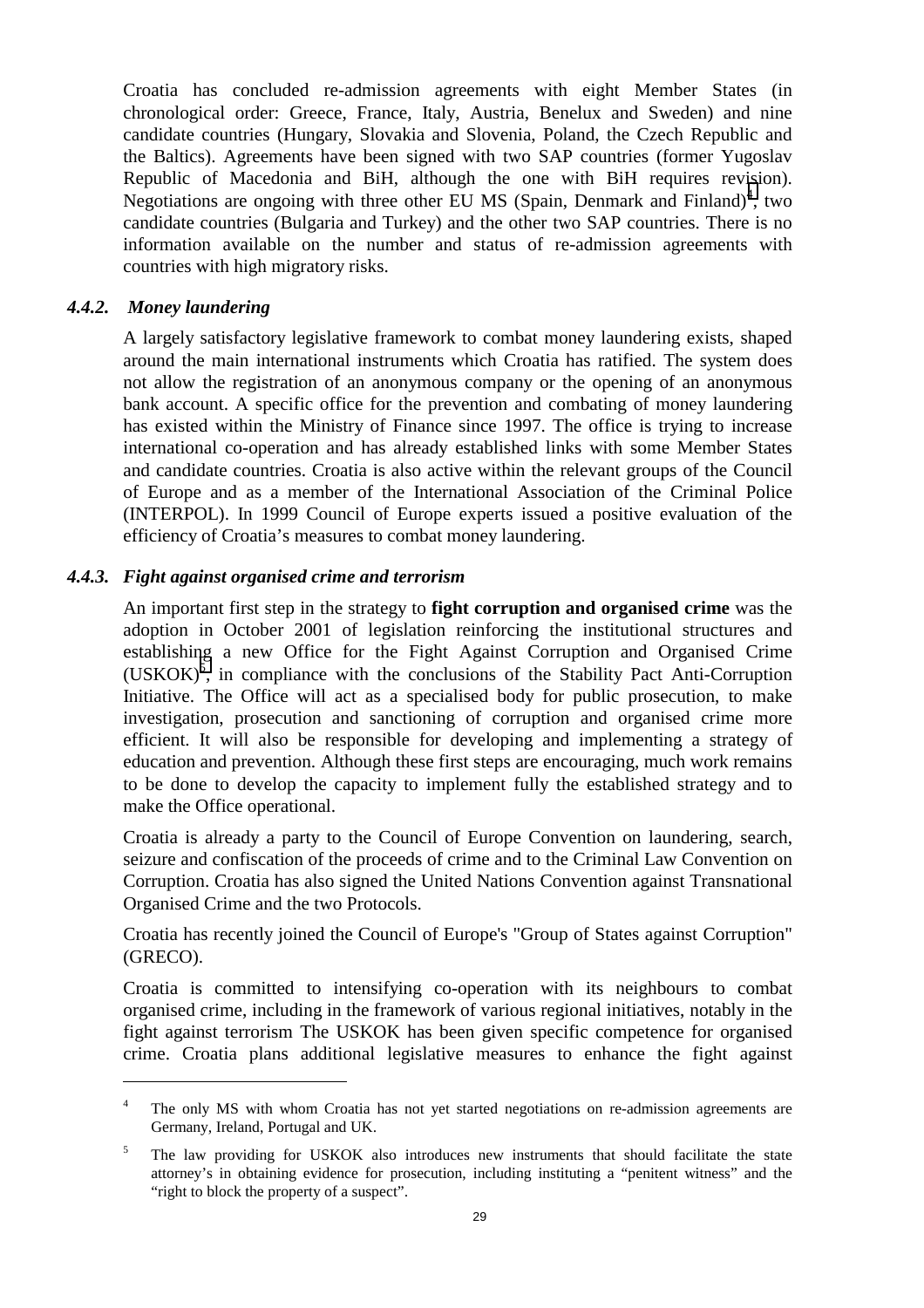<span id="page-29-0"></span>organised crime, including ratification of the UN Convention against Transitional Organised Crime and the Protocols on Trafficking in Persons (women and children in particular), and on Smuggling of Migrants by Land, Sea and Air. The Protocol against Illicit Manufacturing of and Trafficking in Firearms, their Parts and Components and Ammunition is also expected to be signed and ratified.

On the specific question of the **fight against terrorism**, Croatia has signed six of the twelve UN Conventions against terrorism, and the Government recently decided to speed up procedures for ratification of/accession to the remaining six conventions. In addition, in November 2001 Croatia signed the European Convention on the Suppression of Terrorism. Procedures have also been started for the signature of the UN Convention for the Suppression of Financing of Terrorism. Croatia considers that a large part of the UN SC Resolution 1373 (2001) on combating terrorism can be implemented through its existing legal framework on criminal law, including provisions on combating corruption, organised crime and money laundering, but has committed itself to undertaking any additional legislative measures necessary to implement the UN SC Resolution. This includes law proposals that are currently in the legislative procedure such as the Law on Defence and the Law on intelligence services.

The role of Croatia in international **illegal trafficking** causes increasing concern. It is mainly a transit country but recently appears to have become an important destination country, in particular for the trafficking of women and children, mostly coming from the countries of the former Soviet Union and Bosnia and Herzegovina for the purpose of sexual exploitation. A new trend has recently been reported for the seasonal or temporary employment of trafficked women.

Croatia is also an important transit country on the Balkan route to Europe for the smuggling of **arms** and **drugs**. A comprehensive new law regulating the prevention and combating of drugs was adopted in December 2001. The law regulates and provides prerequisites for production of drugs for legal use. It establishes a co-ordinated policy for the treatment of addicts, including a supporting infrastructure. Finally, it creates a new anti-drugs inter-agency structure directly responding to the Government and in line with the requirements of the European Monitoring Centre for Drugs and Drug Addiction.

#### **4.5. Priority areas Needing Attention in the Next 12 Months**

- Implementing the trade liberalisation obligations undertaken with the Interim Agreement.
- Completing the implementation of the Memorandum of Understanding on trade under the Stability Pact by concluding Free Trade Agreements with all neighbouring countries by the end of 2002.
- Continuing gradual approximation to the Community legislation, in particular traderelated legislation and notably:
	- Adopting a new competition act and the necessary legislation regulating mergers. Increasing the administrative capacity of the Agency for the protection of Market competition including by a substantial increase in its staff. Adopting a legislative framework for state aids and establishing an independent authority responsible of their control;
	- Completing the alignment of the legislative framework for data protection to the EC acquis;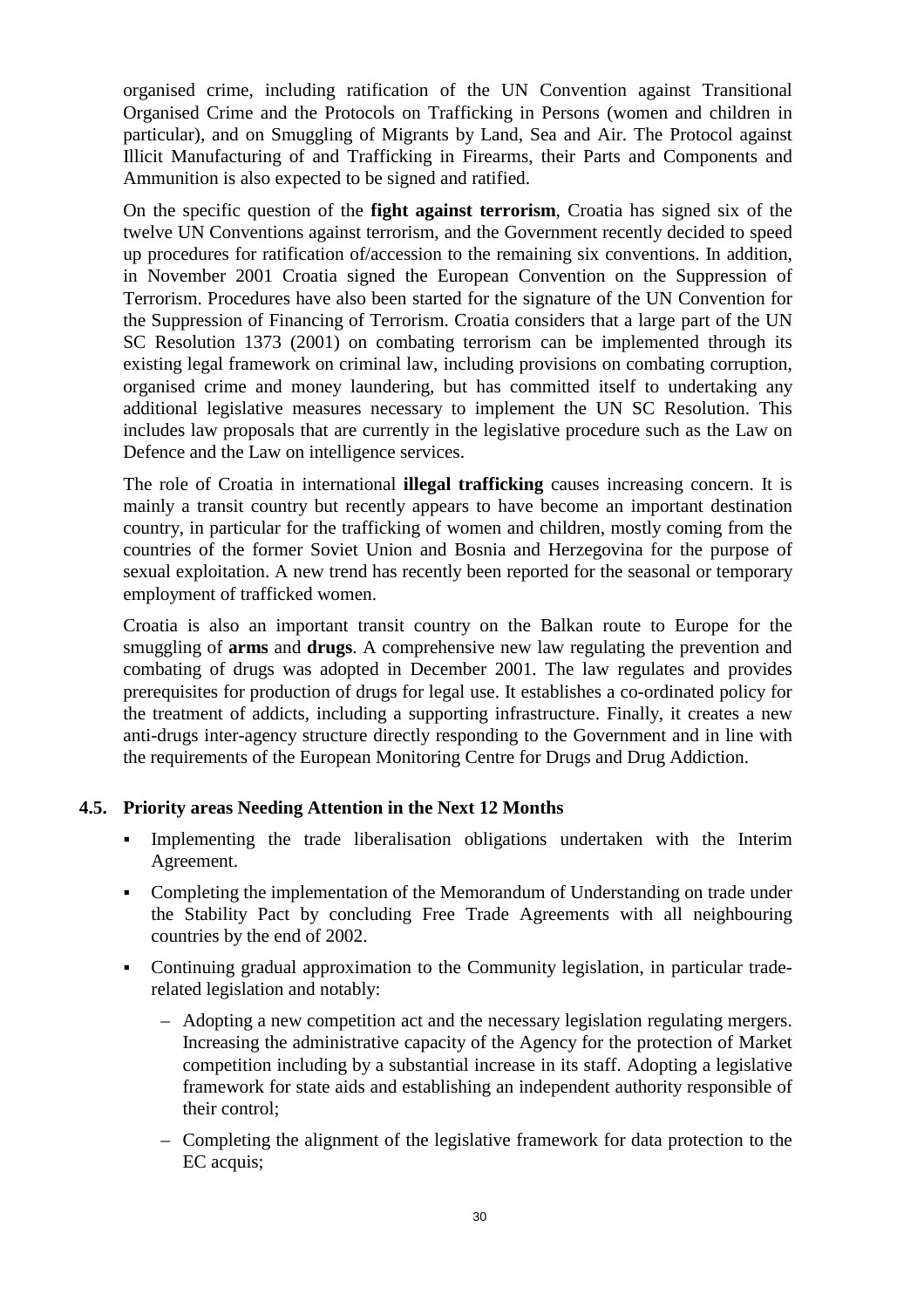- <span id="page-30-0"></span>– Completing the review of the legislative framework on intellectual, industrial and commercial property in order to establish a strategy for full harmonisation. Increasing the administrative capacity of the State Intellectual Property Office;
- Improving the legal framework on Company Law and Accountancy;
- Finalising the National Strategy on compliance of technical legislation and beginning to modify the legislative framework to adopt European standards;
- Adopting adequate legislation on consumer protection, including the pending Food Act.
- Continuing alignment with the EU visa regime.
- Adopting a legislative framework on asylum and migration in line with European standards. Basic standard reception conditions should be put in place. Start negotiations with Albania and FRY on readmission agreements and modify the existing readmission agreement with BiH.
- Strengthening administrative capacity of the existing bodies operating in JHA related areas by adequate staffing and training.

## **5. FINANCIAL ASSISTANCE**

Overall, **between 1991 and 2001** (included) Croatia has received  $\epsilon$ 430 million of EC assistance. Until 2000 this was principally humanitarian aid or reconstruction assistance through OBNOVA. In 2001,  $660$  million was allocated under the CARDS programme:

- The largest financial allocation was made to refugee return  $(\epsilon 23.2 \text{ million})$ , continuing the orientation of previous assistance.
- For the first time, significant resources  $(\epsilon 36.8 \text{ million})$  were also allocated to economic development and to assisting Croatia meet the commitments it has undertaken in the Stabilisation and Association Agreement.
- The specific areas covered were: human capital, industrial standards, energy infrastructure rehabilitation, justice and home affairs, integrated border management, public administration reform, intellectual property, competition policy, statistics, small scale operations and strategy development capacity building.

In addition, Croatia was allocated  $\epsilon$ 0.5 million in 2001 for micro projects under the European Initiative for Democracy and Human Rights (EIDHR), as well as benefiting from region-wide projects under the same Initiative.

There have been no major delays in **implementation**, with funds for reconstruction under the refugee return programme from 2000 being disbursed during 2001, giving continuity of support. There has however been some delay in the start of a complementary SME support programme, due to discussions between the Commission and the Government over conditions of implementation.

In terms of the **capacity of the Government** to manage the increased amount of assistance it will receive, both from EC and other sources, an aid co-ordination structure has now been put in place. In October 2001 the Government appointed the Minister for European Integration as National Co-ordinator for EU Assistance and Co-operation Programmes. It also took other decisions setting up the necessary structures to manage the assistance, notably to establish project implementation units in all relevant ministries, and to establish a Central Financing and Contracting Unit in the Ministry of Finance. This framework should be sufficient for successful implementation of assistance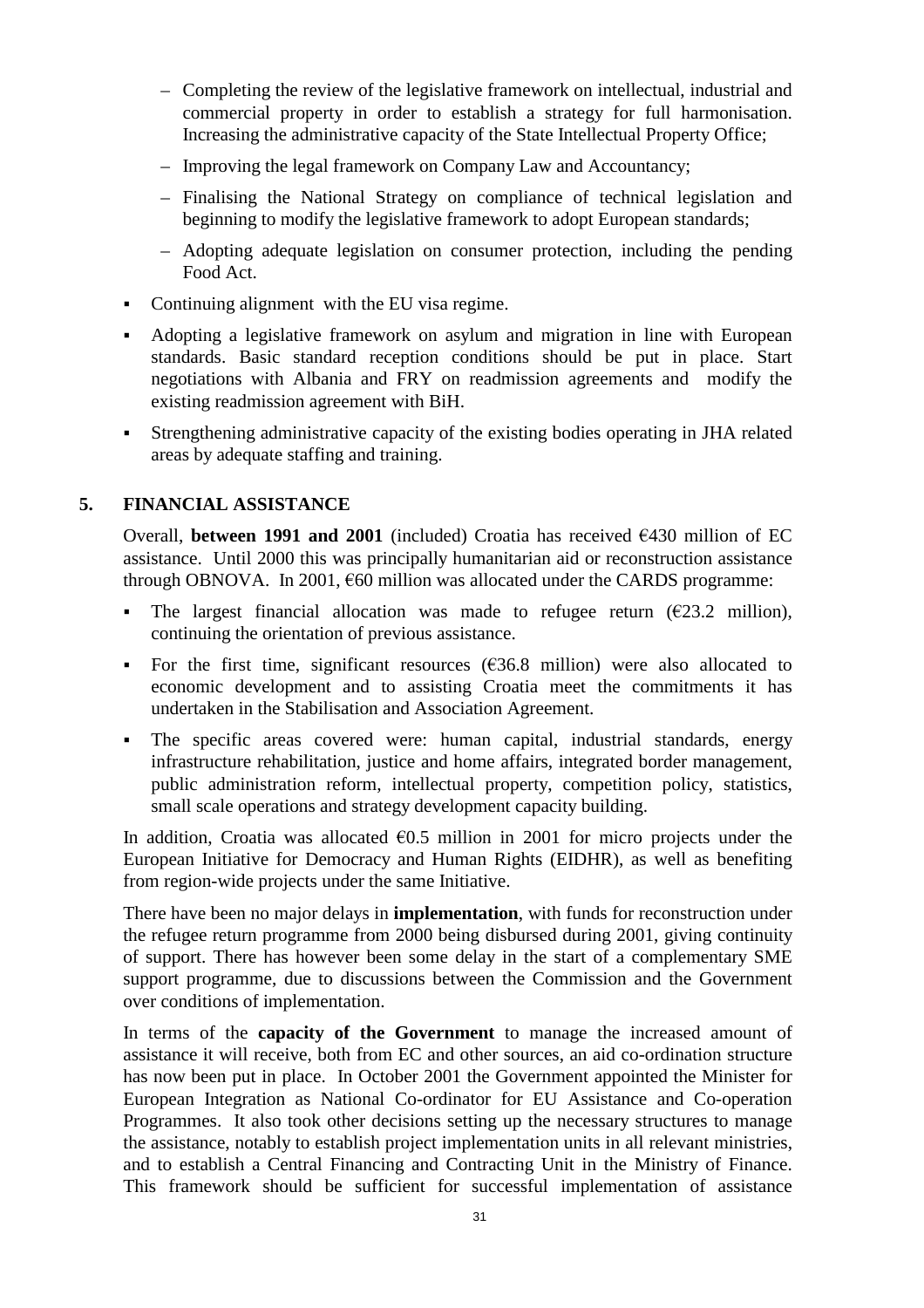<span id="page-31-0"></span>programmes, but has yet to be fully put in place or tested. Project implementation units need to be established according to the decision taken and the numbers and capacity of staff in relevant line ministries and agencies still needs to be increased.

In accordance with the CARDS regulation, a **Country Strategy Paper** for Croatia, defining the main areas for co-operation for the period 2002-2006, was adopted in December 2001. The associated **multi-annual indicative programme** sets out in more detail priorities for the period 2002-2004. These papers take fully into account the priorities of the Stabilisation and Association Process and in particular the Stabilisation and Association Agreement, and focus on democratic stabilisation (the return of refugees and displaced persons, civil society), economic and social development (trade, investment climate, social cohesion), justice and home affairs (modernisation of justice, policing and organised crime, integrated border management), administrative capacity building (public administration reform, national, regional and local development, public finance), and environment and natural resources. These programmes represent a significant broadening of Community support to Croatia, and therefore a shift in orientation by comparison with earlier Community assistance and a continuation of the approach taken in programming 2001.

A Commission-EU Member States co-ordination mechanism on assistance, initiated by the Commission Delegation, has been in place throughout 2001, to maximise the impact of CARDS and member states' aid. Monthly meetings take place to exchange information between the Commission and Member States on ongoing projects as well as on planned activities. The involvement and co-operation of Member States has been very high. Informal, but effective, co-operation exists with other donors, in particular USAID, and the International Financing Institutions, in particular the EBRD, the World Bank and the EIB

#### **6. PERCEPTION OF THE EU**

Official attitudes towards the EU continue to be very positive. Closer relations with the EU has continued to be the *leitmotiv* of the government and recent achievements in enhancing these relations are recognised as being one of the main achievements of the current leadership. The official policy in favour of EU integration has unanimous support from the coalition. Obligations towards Europe, and notably obligations linked to the Stabilisation and Association Agreement, are used as effective leverage to push internal reform.

The positive attitude towards the EU and its policies is not only found in the political and administrative elite but also in public opinion. The Croatian Ministry of European Integration conducts regular (twice a year) public opinion surveys to assess the general public's knowledge about the European integration process, and to identify the best means and optimal channels of supplying the information on EU integration that public needs. The last public opinion poll, conducted in December 2001, showed encouraging results. A positive view towards the EU, as well as of the association of Croatia, with the EU has remained high, at 77% of those polled. The same survey showed that more than 80% believe that the SAA will have positive impact on Croatia.

The Government recently adopted a communication strategy aimed at informing the public about Croatia's European integration process. The Government has given the MEI the mandate to coordinate information activities on European integration. Government priorities in the area of information include an intensification of the provision of general information about the EU and Croatia-EU relations, as well as EU integration. The